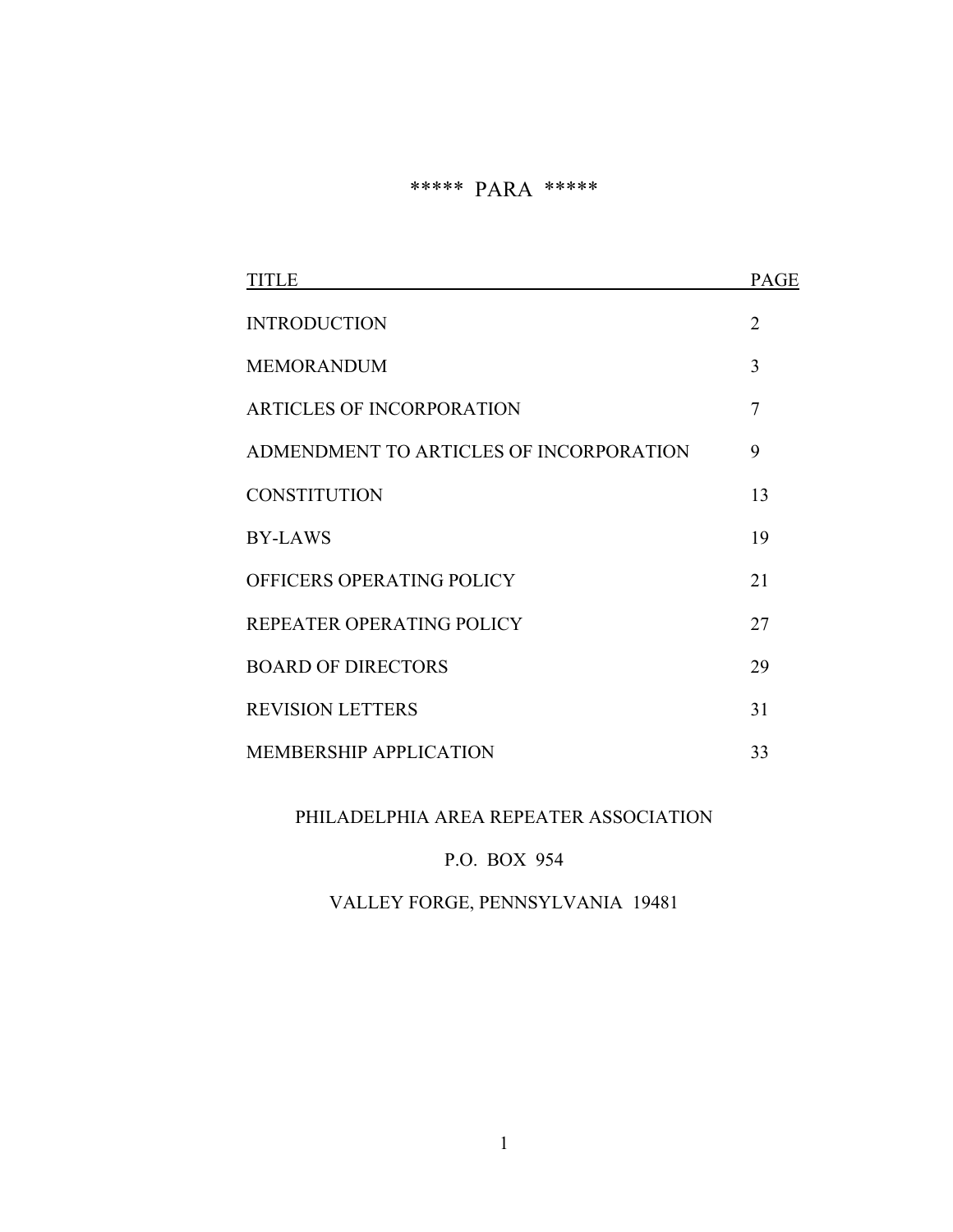### PHILADELPHIA AREA REPEATER ASSOCIATION

### P.O. BOX 954

### VALLEY FORGE, PENNSYLVANIA 19481

March 22, 1988

To: PARA Board of Directors

Subject: Constitution and By-Laws Letter of Introduction

The enclosed documents represent the corporation "paper work" of the Philadelphia Area Repeater Association (PARA). As voting members of the Board of Directors of PARA it is important that you familiarize yourself with these documents, since they provide the framework from which we operate.

Bob, K3RF has written a memorandum that provides an excellent background and explanation on each document of the corporation. He also makes some recommendations which serve to stimulate future discussions on restructuring the existing documents.

Next, you fill find a copy of our original articles of incorporation dated September 4, 1973, and an amendment to the original articles that was filed on April 24, 1980. This amendment, as explained in Bob's (K3RF) memorandum, was filed to allow the association to be considered for tax exempt status by the Internal Revenue Service.

The next three documents are the Constitution, By-Laws, and Officers Operating Policy of PARA. Also, included is the Repeater Operating Policy which is used for our on-the-air operations. This policy is mailed to all new members.

Finally, you will find a listing of names, addresses, and phone numbers for the Board of Directors, plus a sample membership application for your reference.

It is my desire that this complete package shall serve as a reference tool for the overall operation of PARA, including our Board of Directors and General Membership meetings. New members of the Board as well as veterans should find this information beneficial.

Sincerely,

*(Dick—K3ITH)* 

Richard E. Stewart, K3ITH President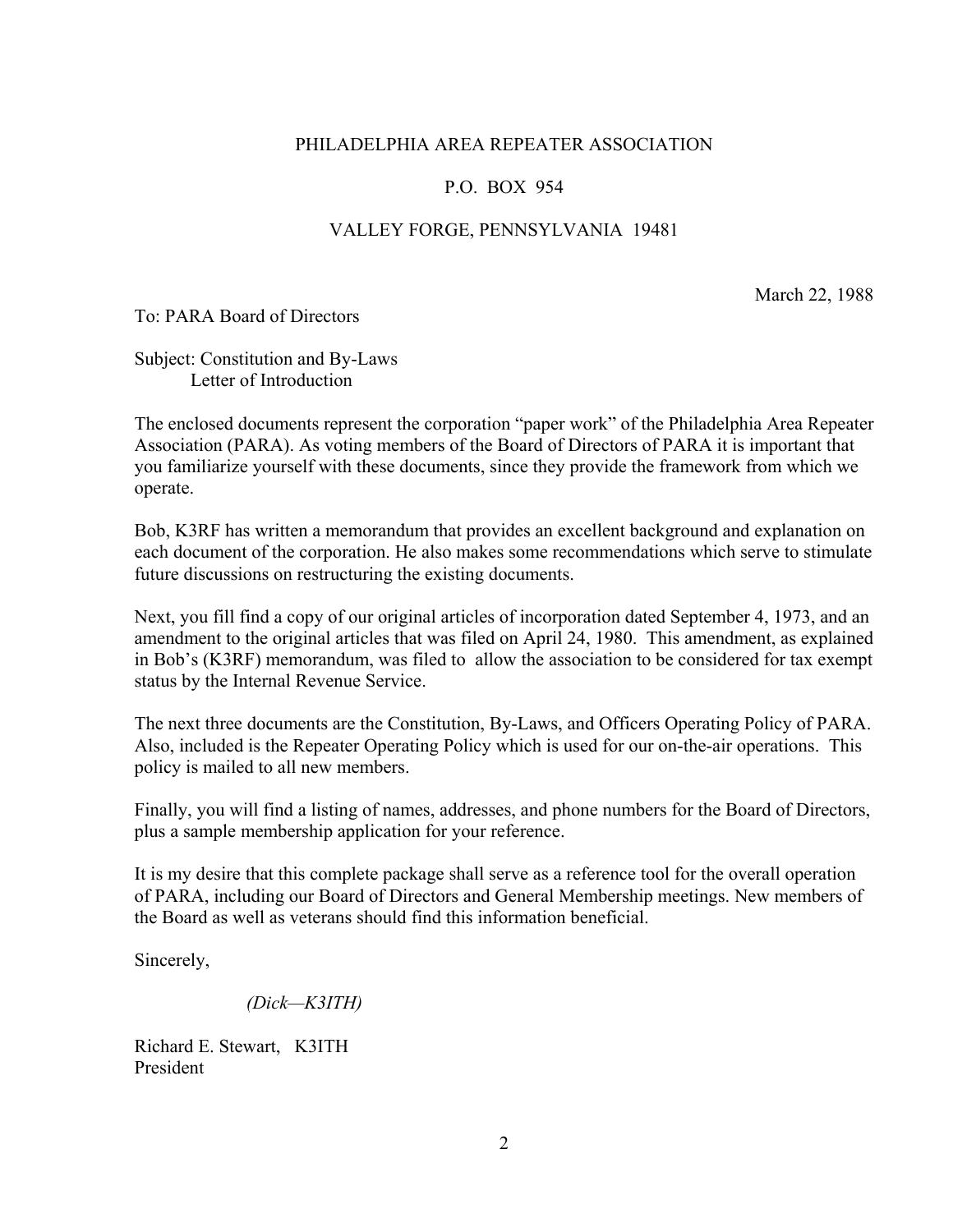### Lipton & Famiglio ATTORNEYS AT LAW

201 N. JACKSON STREET P.O. BOX 546 MEDIA,PA. 19063

ROBERT S. LIPTON PATENT, TRADEMARK ROBERT B. FAMIGLIO BARBARA C. SEIGELL (215) 565-4730 AND OF COUNSEL IRVING KRANT

CORPORATE MATTERS

 DELAWARE OFFICE 1220 KING ST. P.O. BOX 7 WILMINGTON, DEL.19899

### MEMORANDUM

To: The Philadelphia Area Repeater Association Board of Directors

From: Robert B. Famiglio

Dated: March 17, 1988

Re: Articles of Incorporation and Articles of Amendment for PARA

I have been asked by Dick Stewart, K3ITH to prepare a summary for the Board of

Directors explaining the legal structure of the corporation and the effect of the Articles of Incorporation along with the Articles of Amendment as attached to this Memorandum. No doubt many of you have seen these documents, along with a document called PARA's "Constitution" along with By-Laws and Officers Operating Policies.

 The "Rules and Regulations" that fundamentally control a corporation are its Articles of Incorporation. A corporation cannot perform acts or undertake endeavors which are contrary to the limitations, if any, contained in the Articles of Incorporation. You will find that the original Articles of Incorporation were filed on September 4, 1973, and are self-explanatory as to their limitations.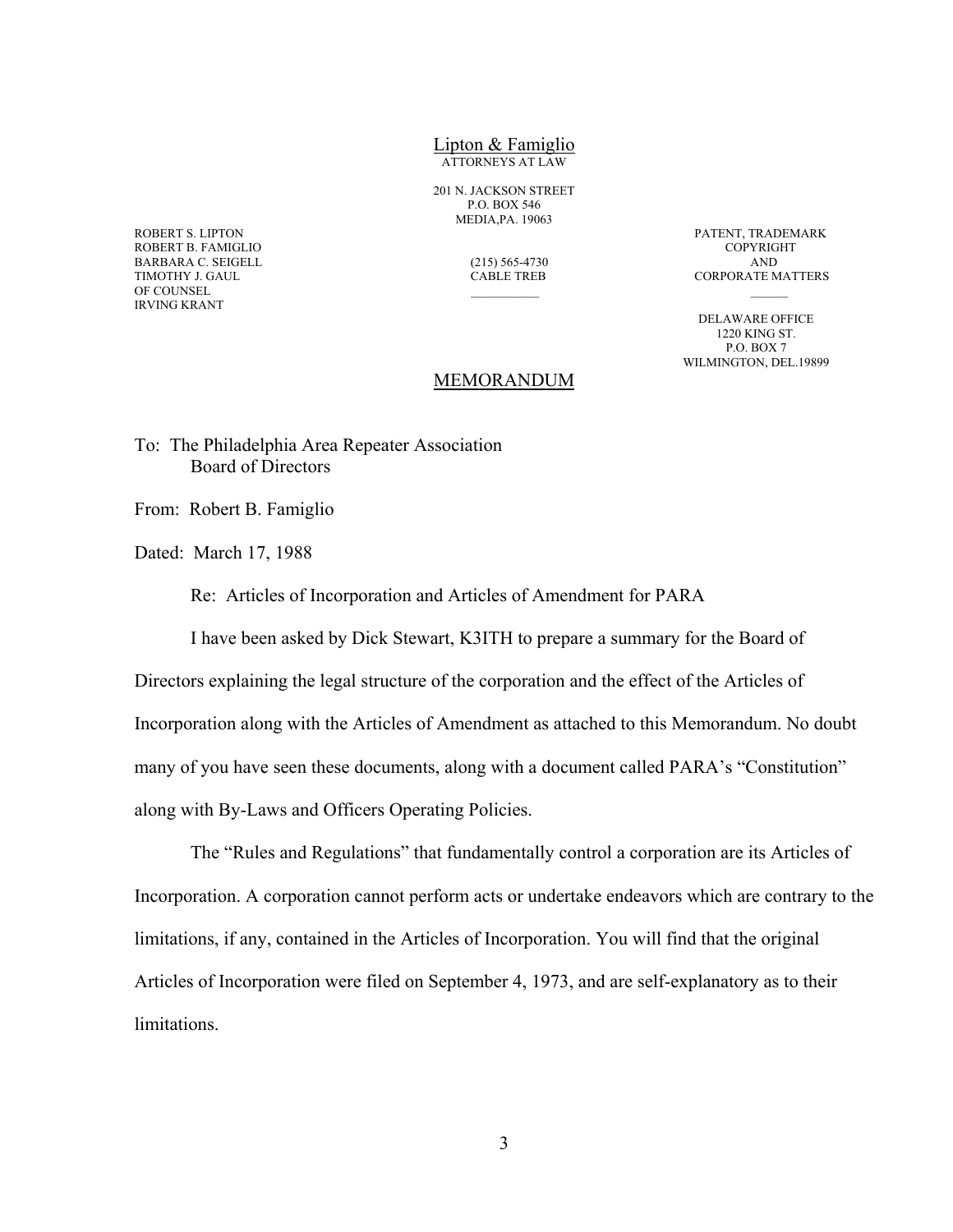Philadelphia Area Repeater Association March 17, 1988 Page Two

 Sometime ago, PARA wished to be considered by the Internal Revenue Service for tax Exempt status to allow donations and dues to be tax deductible. In order to do so, the Internal Revenue Service requires that a non-profit corporation be limited in its endeavors by its Controlling instrument. In our case, our controlling instrument is the Articles of Incorporation and to be eligible for consideration by the IRS for tax exempt status such Articles had to be amended. Hence we filed Articles of Amendment which adds Articles to the original filings. As you will see from the document, the Articles of Amendment simply add paragraphs to the Articles of Incorporation.

 The rather lengthy Articles of Amendment were drafted to be in strict conformity with the requirements of the IRS. In other words, we knew beforehand what the IRS wished to see prior to granting tax exempt status.

 A question has arisen regarding the status of the original Constitution and By-Laws which were used to form the original unincorporated association of PARA. Frankly, when PARA changed to a corporate format, the Constitution was no longer the controlling instrument although it was not formally discharged by the governing board of the corporation. Therefore, PARA has some procedural confusion with respect to its organizational structure. Some years ago, the Board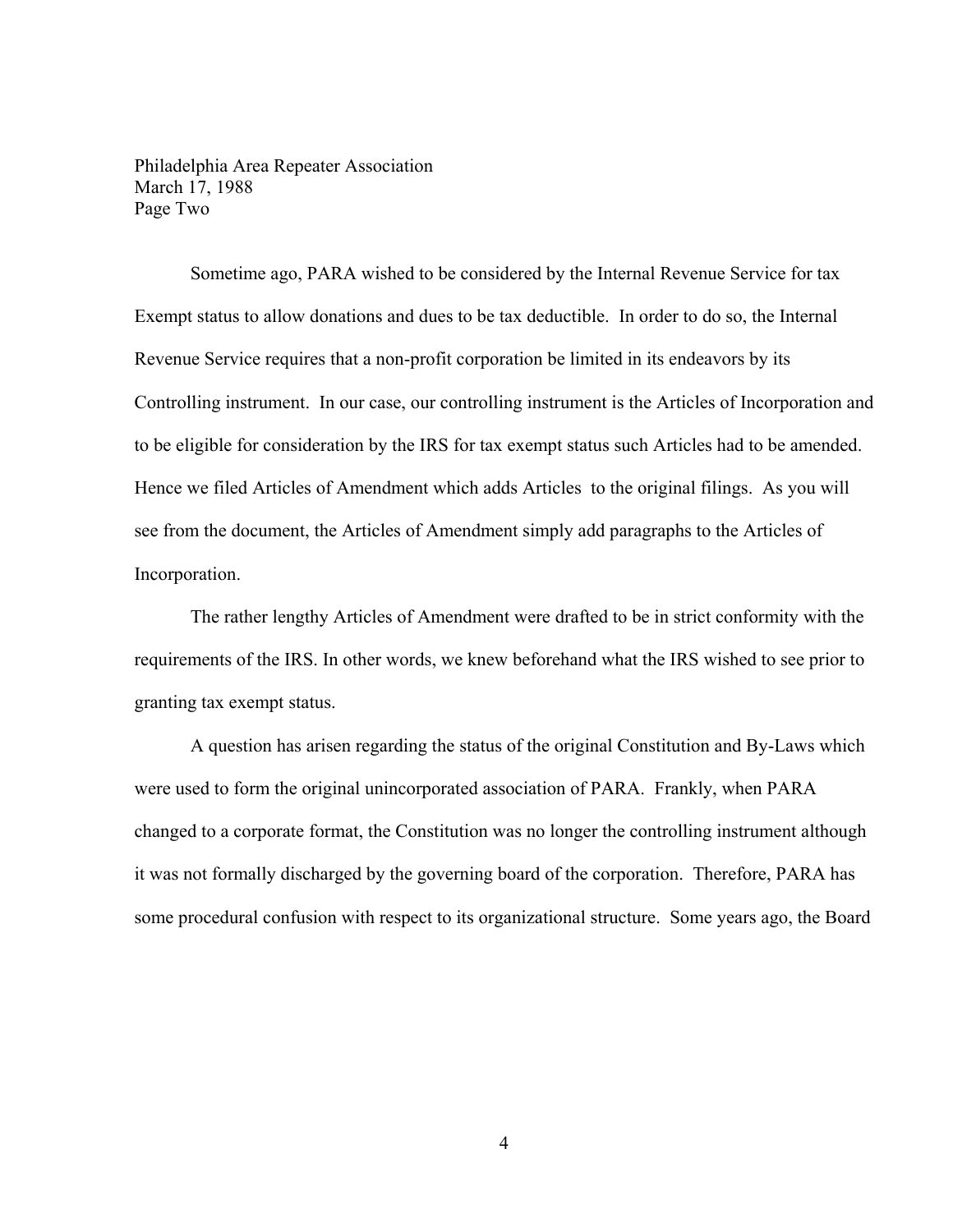Philadelphia Area Repeater Association March 17, 1988 Page Three

of Directors attempted to address this ambiguity by a wholesale rewriting of the By-Laws of the corporation for a vote by the membership. In such a fashion the Constitution and By-Laws and operating policy would be thrown out and a new set of By-Laws, designed from scratch, would be put in place. By-Laws are a set of rules and regulations which govern the operation and procedure of a corporation, structurally, that are subject only to the limitations set forth in the Articles of Incorporation as amended. Therefore, in a sense, the Articles of Incorporation with their amendments are the overall framework of the corporation with the By-Laws filling in the details of the regulation and operating of the corporation.

 It is my belief that given the existence of the various documents now and reading them together , the Constitution of PARA has essentially become the By-Laws of the corporation which must be read along with the set of rules that were developed under the title of By-Laws. With respect to the "Officers Operating Policies" which have been around for some time, they were never adopted with the formalities of By-Laws, and therefore cannot be considered as same. There seems to be some confusion as to whether the operating policies have been adopted in a formal fashion to require their adherence to their requirements.

I believe it is still advisable to consider a restructuring of the Constitution along with the

5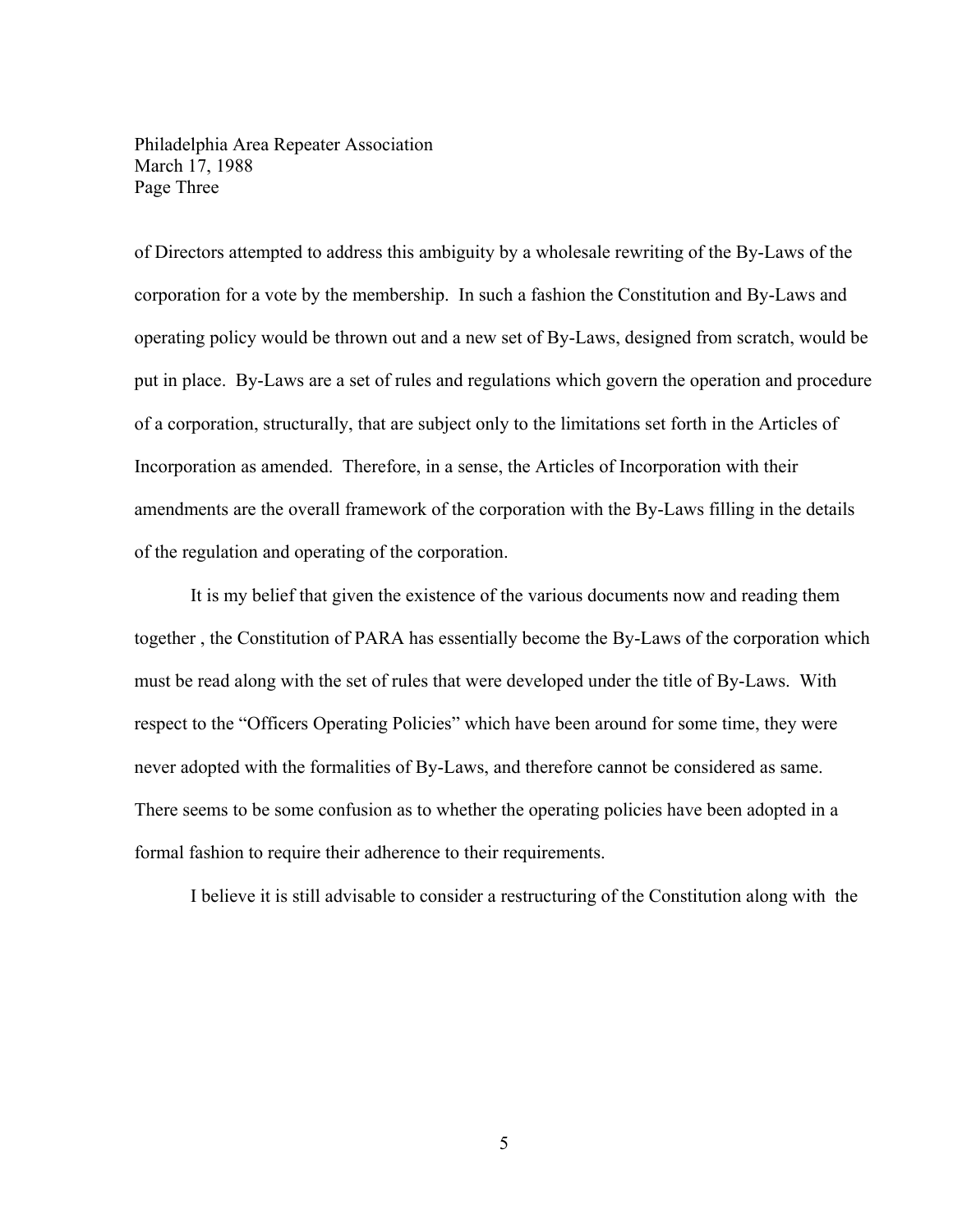Philadelphia Area Repeater Association March 17, 1988 Page Four

By-Laws and Operating Policies in a fashion to integrate them into one set of rules which should be called "By-Laws of the Corporation". This undertaking will take some time but would allow the adoption of a more organized set of By-Laws which can be supplemented as may be deemed desirable by the corporation.

 In the absence of any instructions in either the Articles of Incorporation as Amended, or the By-Laws, a non-profit corporation in Pennsylvania is governed by the non-profit corporation law. In a sense, the corporation law provides answers to organizational and governing questions which are not addressed in the Articles or By-Laws. Therefore, if there seems to be unanswered questions with respect to elections, voting, operations, spending of moneys, or other types of procedural questions, the statutes governing non-profit corporations would control the ability of the management of PARA to vote on such issues. In some situations, the non-profit corporation law enacted in Pennsylvania controls questions as to whether a membership vote or a Board of Directors vote is necessary to accomplish a certain purpose or change.

 I would be pleased to answer any specific questions you may have after considering the within information.

Very truly yours,

Robert B. Famiglio

RBF/mas

6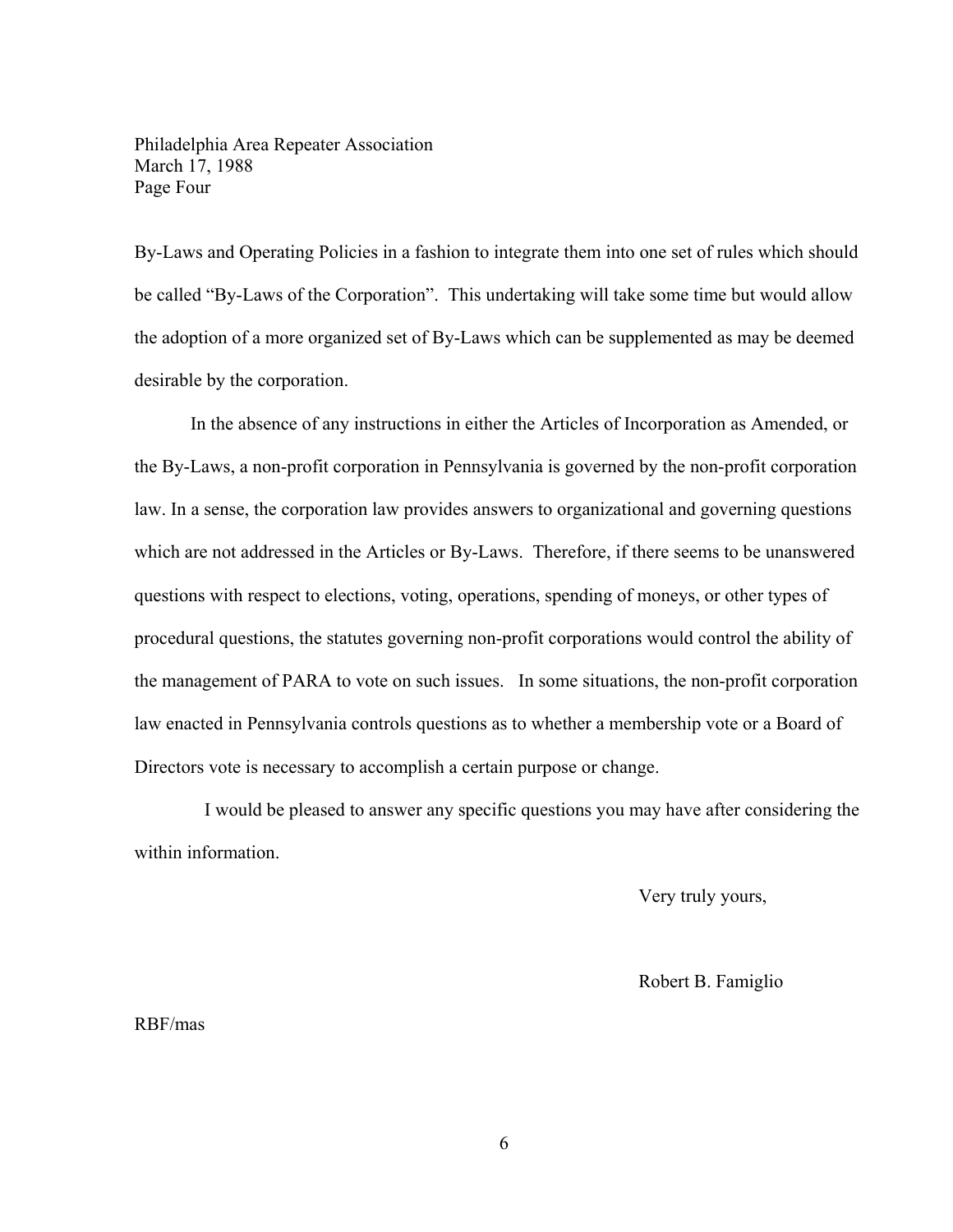(This page is an informational description of the Pennsylvania Corporate Application of PARA) Filed 4<sup>th</sup> September 1973

Filing fee: \$75.00 3-1-73.40 764

## COMMONWEALTH OF PENNSYLVANIA Department of State Corporation Bureau

Articles of Incorporation Domestic Non-Profit Corporation

In compliance with the requirements of 15 PA. S. #7316 (relating to articles of incorporation the undersigned desiring to be incorporated as a non-profit corporation, hereby certifies that:

1-The name of the corporation is: Philadelphia Area Repeater Association

2-The location and post office address of the initial registered office of the corporation in this commonwealth is:

3630 Pickertown Road, Chalfont, Pennsylvania 18914

3-The corporation is incorporated under the Non-profit Corporation Law of the Commonwealth of Pennsylvania for the following purpose or purposes:

- a) to maintain and operate a system of amateur radio communication repeater stations;
- b) to utilize these amateur radio communication stations in providing a radio network in both natural and civil defense emergencies or other communications disasters where telephones and other services are disrupted.

The corporation does not contemplate pecuniary gain or profit, incidental or otherwise.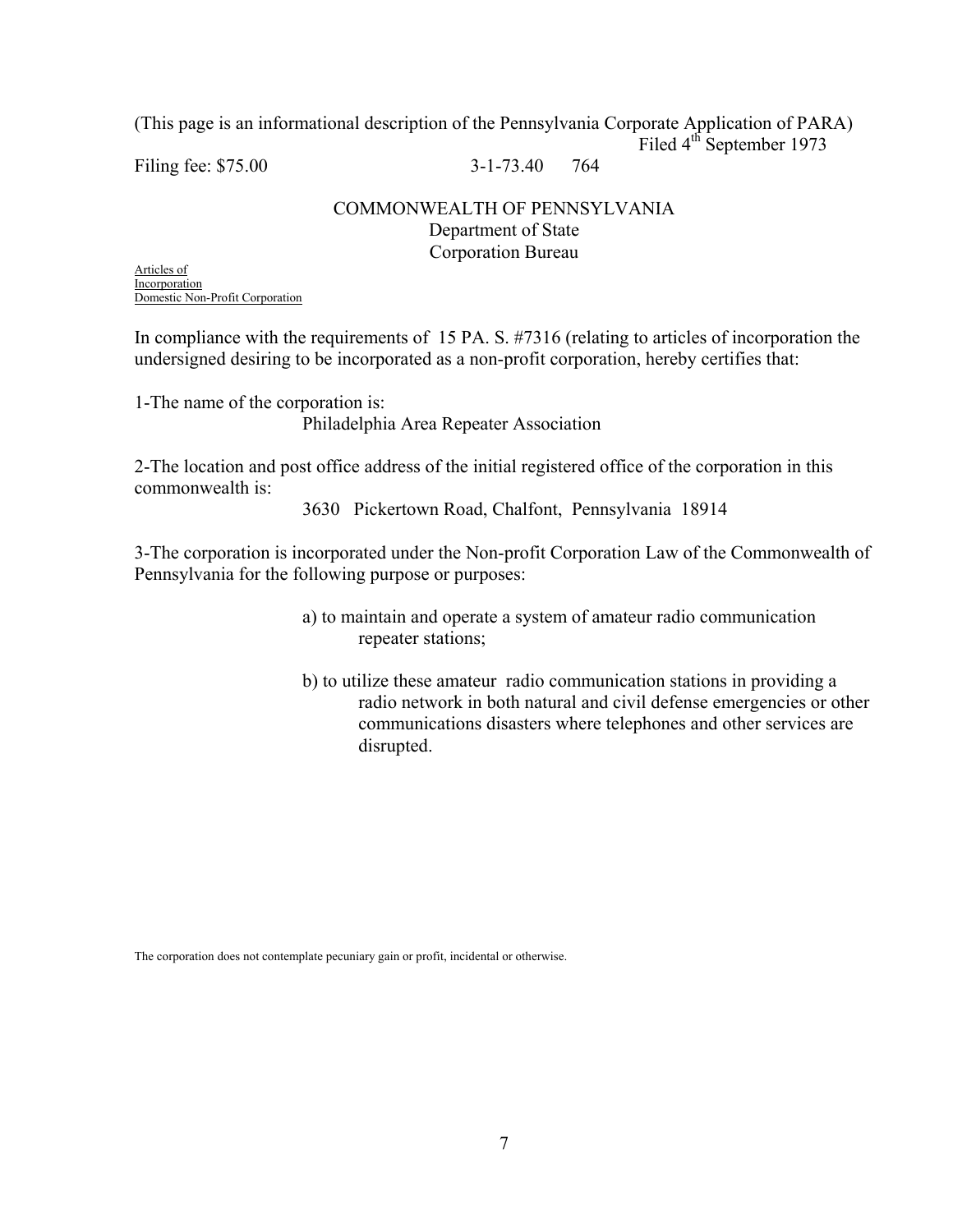### (This page is an informational description of the Pennsylvania Corporate Application of PARA)

3-1-73.40 765

4-The term for which the corporation is to exist is: Perpetual

5-The corporation is organized on a nonstock basis.

6- Strike out if inapplicable: xxxxxxxxxxxxxxxxxx

7-Strike out if inapplicable: xxxxxxxxxxxxxxxxxxxxxxxxxxxxxxxxxxxxxxxxxxxxxx

8-The name (s) and post office address(es) of each incorporator(s) is (are):

| <b>NAME</b>          | <b>ADDRESS</b>        |                          |
|----------------------|-----------------------|--------------------------|
| Alfred P. Hales, Jr. | 3630 Pickertown Road, | Chalfont, PA. 18914      |
| William D. Winter    | 6 Mulberry Lane,      | Newtown Square, PA 19073 |
| John Chapman         | 1031 Ferry Road       | Doylestown, PA 18901     |

 IN TESTIMONY WHEREOF, the incorporant(s) has (have) signed and sealed these Articles of Incorporation this 29th day of August, 1973.

Signatures:

*Alfred P. Hales, Jr. William D. Winter* 

 *John Chapman* 

### INSTRUCTIONS FOR COMPLETION OF FORM:

- A. For general instructions relating to the incorporation of non-profit corporations see 19 PA. Code CH.29 (relating to non-profit corporations generally). These instructions relate to such matters as corporate name, stated purposes, term of existence, authorized share structure, inclusion of names of first directors in the Articles of Incorporation, provisions on incorporation of unincorporated associations, etc.
- B. One or more corporations or natural persons of full age may incorporate a non-profit corporation.
- C. If the corporation is organized upon a stock share basis Paragraph 5 should be modified accordingly.
- D. Optional provisions required or authorized by law may be added as Paragraphs 8, 9, 10…etc.
- E. The following shall accompany this form:
	- (1) Any necessary copies of Form DSCB:17.2 (Consent to Appropriation of Name) or Form DSCB 17.3 (Consent to Use of Similar Name).
	- (2) Any necessary government approvals.
- F. 15 PA. S. #7317 (relating to advertisement) requires that the incorporators shall advertise their intention to file or the corporation shall advertise the filing of articles of incorporation. Proofs of publication of such advertising should not be delivered to the Department, but should be filed with the minutes of the corporation.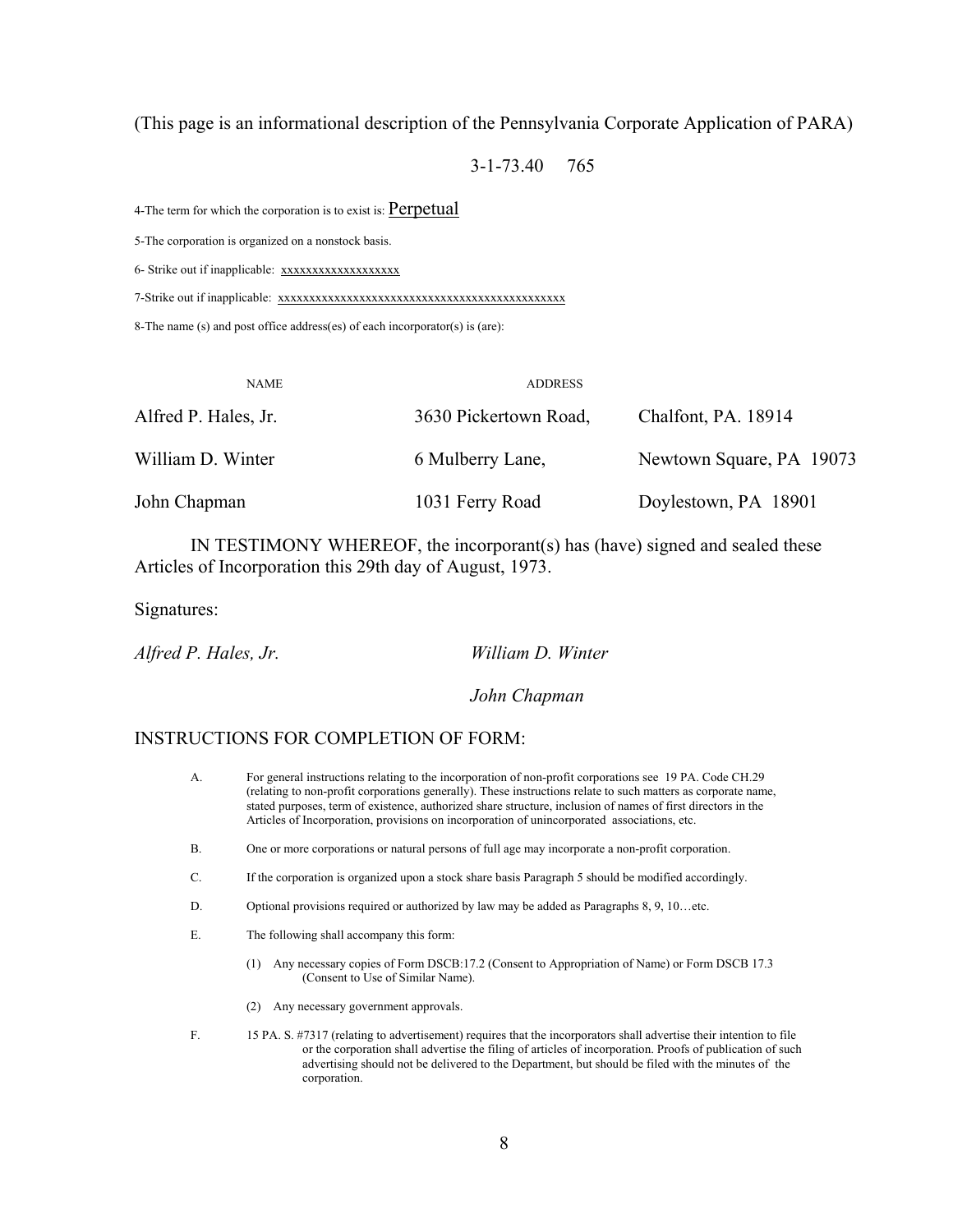(This page is an informational description of the Pennsylvania Corporate Application of PARA)

| APPLICANT'S ACCOUNT NO.<br>1980                          | 80-26<br>455                                                                     | Filed this 24th day of April |
|----------------------------------------------------------|----------------------------------------------------------------------------------|------------------------------|
| Filing Fee: \$40.00                                      |                                                                                  |                              |
| Articles of Amendment-<br>Domestic Nonprofit Corporation | COMMONWEALTH OF PENNSYLVANIA<br>DEPARTMENT OF STATE<br><b>CORPORATION BUREAU</b> |                              |

 In compliance with the requirements of 15 Pa. C.S. #7905 (relating to articles of amendment), the under-signed nonprofit corporation, desiring to amend its Articles, does hereby certify that:

1.- The name of the corporation is:

### PHILADELPHIA AREA REPEATER ASSOCIATION

2.- The address of its registered office in this Commonwealth is (the Department of State is hereby authorized to correct the following statement to conform to the records of the Department):

3630 Pickertown Road

Chalfont, Penna. 18914

3.- The statute by or under which it was incorporated is:

 Pennsylvania Non-Profit Corporation Act of 1972- Act Number 271, 15 PA. S. Sec. 7301 et seq.

- 4.- The date of its incorporation is: September 4, 1973
- 5.- (Check, and if appropriate, complete the following):

[ X ] THE AMENDMENT SHALL BE EFFECTIVE UPON FILING THESE Articles of Amendment in the Department of State.

[ ] The amendment shall be effective on:

$$
\underbrace{\qquad \qquad \text{at} \qquad \qquad}_{\text{(DATE)}} \qquad \qquad \text{at} \qquad \qquad}_{\text{(HOUR)}}
$$

6.- (Check one of the following):

- [ x ] The amendment was adopted by the members pursuant to 15 PA.C.S. # 1704 (a).
- [ $x$ ] The amendment was adopted by the board of directors pursuant to 15 Pa.C.S.

#1704 (b).

7.- The amendment was adopted by the corporation, set forth in full, is as follows: Change registered office address to:

 Horseshoe Trail P.O. Box 157 Valley Forge, Pa, 19481

(Add the following clause to Article 3)

c) To develop proficiency in the use of amateur radio for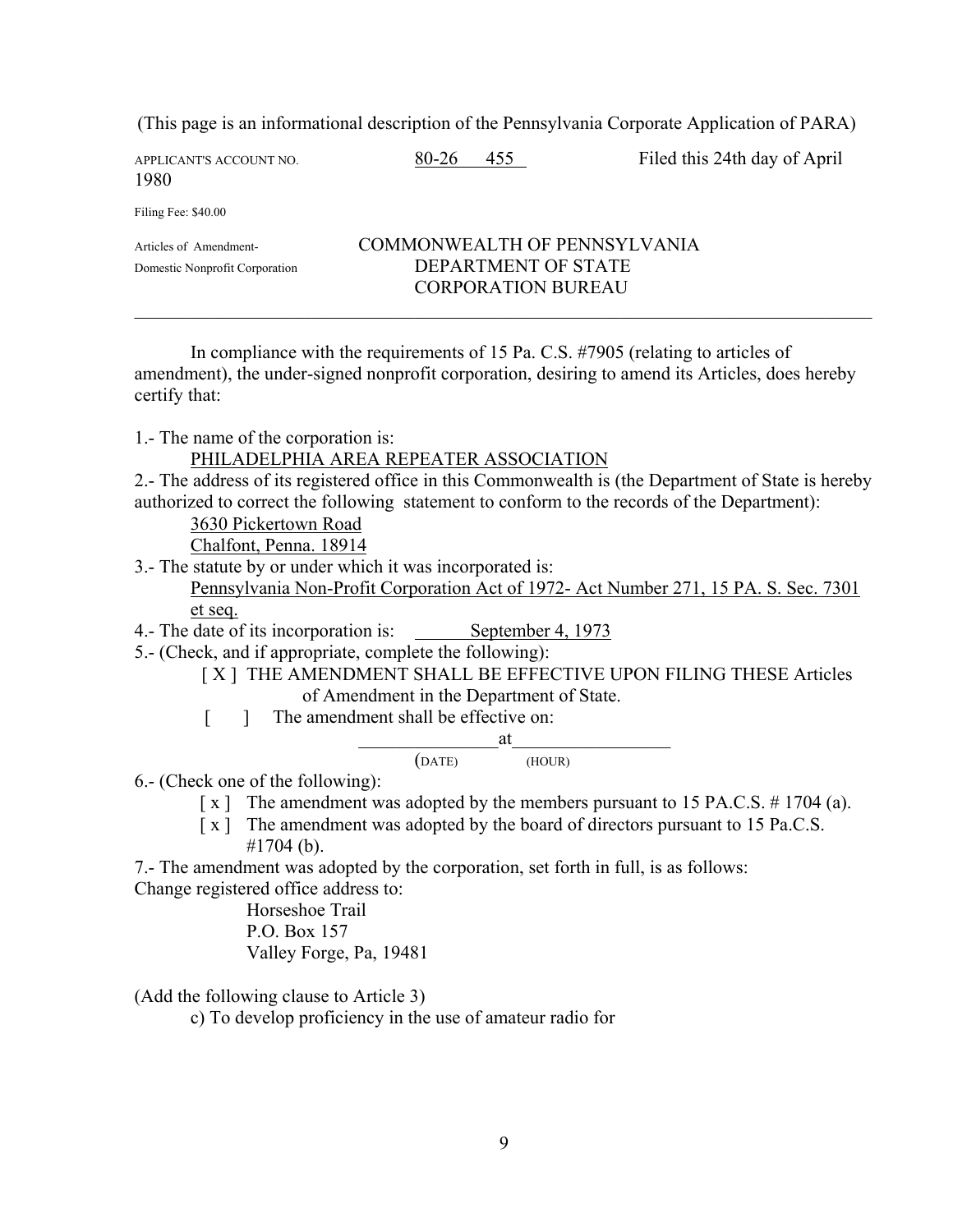(This page is an informational description of the Pennsylvania Corporate Application of PARA) 80-26 456

DSCB: 15-7905 (Rev. 11-72)-2

scientific and educational purposes.

(Add Articles 9, 10, and 11 attached hereto)

 IN TESTIMONY WHEREOF, the undersigned corporation has caused these Articles of Admendment to be signed by a duly authorized officer and its corporate seal, duly attested by another such officer, to be hereunto affixed this -----16 th----day of APRIL\_\_\_\_,1980.

> PHILADELPHIA AREA REPEATER ASSOCIATION (NAME OF CORPORATION)

By:\_\_\_\_\_\_\_\_\_\_*John R. Brochon\_\_\_\_\_\_\_\_\_\_* (SIGNATURE)

PRESIDENT (TITLE PRESIDENT, VICE PRESIDENT, ETC.)

Attest:

*Tracy Todd J. Wurtz\_\_\_\_\_\_\_\_\_\_\_\_\_\_\_* (SIGNATURE) SECRETARY\_\_\_\_\_\_\_\_\_\_\_\_\_\_\_\_\_\_\_ (TITLE, SECRETARY, ASSISTANT SECRETARY, ETC)

(CORPORATE SEAL)

### INSTRUCTIONS FOR COMPLETION OF FORM:

- A. Any necessary copies of Form DSCB:17.2 (Consent to Appropriation of Name) or Form DSCB:17.3 (Consent to Use of Similar Name) shall acompany Articles of Amendment effecting a change of name.
- B. Any necessary governmental approvals shall accompany this form.
- C. If the action was authorized by a body other than the board of directors Paragraph 6 should be modified Accordingly.
- D. 15 Pa.C.S. & 7906(c) requires that the corporation shall advertise its intention to file or the filing of Articles of Amendment. Proofs of publication of such advertising should not be delivered to the Department, but should be filed with the minutes of the corporation.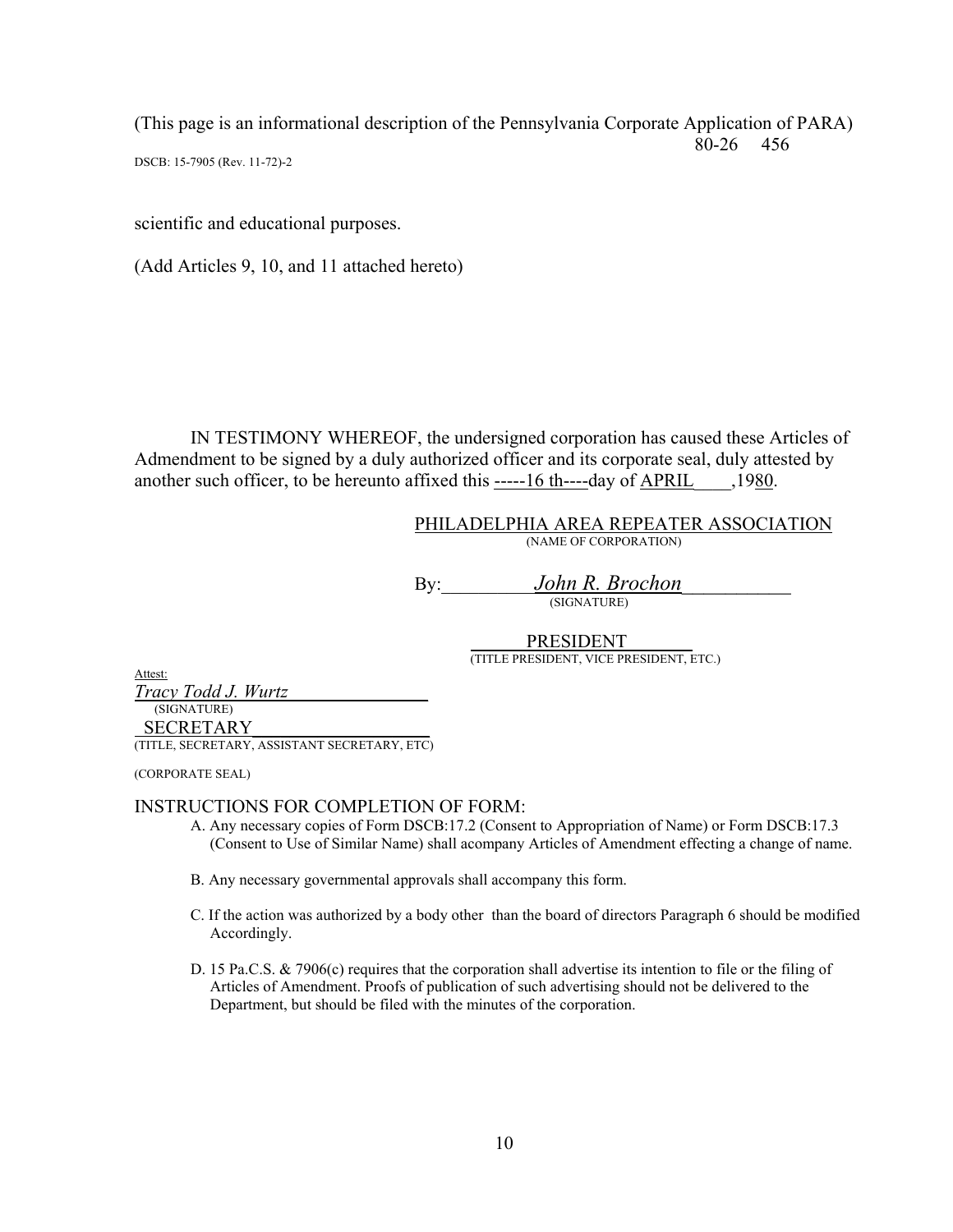(This page is an informational description of the Pennsylvania Corporate Application of PARA)

80-26 457

9.- The corporation is organized exclusively for charitable purposes as such purposes are defined by Sec.501 ( C ) (3) of the Internal Revenue Code (or the corresponding section of any future Internal Revenue Law of the United States). No part of the net earnings of the Corporation shall inure to the benefit of any individual and no member, director, officer or employee of the Corporation shall receive any pecuniary benefits of any kind except reasonable compensation for services in effecting the corporate purposes. No substantial part of the activities of the Corporation shall consist of carrying on propaganda or otherwise attempting to influence legislation; nor shall the Corporation participate in, or intervene in ( including the publishing or distributing of statements) any political campaign on behalf of any candidate for public office.

 Any provision of law to the contrary notwithstanding the Corporation may not merge or consolidate with any corporation which is not an exempt organization as defined in Sec. 501 ( C ) (3) and Sec. 170 (1) ( A ) other than in clauses (vii) and (viii) of the Internal Revenue Code, or their successor provisions, and which has not been in existence and so described for a continuous period of at least 60 calendar months.

 In the event the Corporation is dissolved and liquidated the board of directors shall, after paying or making provisions for payment of all of the liabilities of the Corporation, distribute the corporation property and assets to such organization or organizations as in their judgment have purposes most closely allied to those of this Corporation; provided, however, that the transferee organization or organizations shall then be a qualified tax-exempt charitable organization within the meaning of Sec. 501 (C)(3) and Sec. 170 (B)(1)(A) other than in clauses (vii) and (viii) of the Internal Revenue Code or their successor provisions, shall have been in existence and so described for a continuous period of at least 60 calendar months, and shall also be an organization contribution to which are deductible under Sections 170, 2055, and 2522 of the Internal Revenue Code or successor provisions. Any of the property or assets not so distributed shall be disposed of by the court having jurisdiction of the dissolution and liquidation of a Pennsylvania non-profit corporation exclusively to such charitable organization or organizations as are then qualified taxexempt organizations as defined above.

10.- The Corporation shall distribute its income for each taxable year at such time and in such manner as not to become subject to the tax on undistributed income imposed by Section 4942 of the Internal Revenue Code of 1954, or corresponding provisions of any subsequent Federal tax laws.

 The corporation shall not engage in any act of self-dealing as defined in Section 4941 ( d ) of the Internal Revenue Code of 1954, or corresponding provisions of any subsequent Federal tax laws.

Page 2 of 3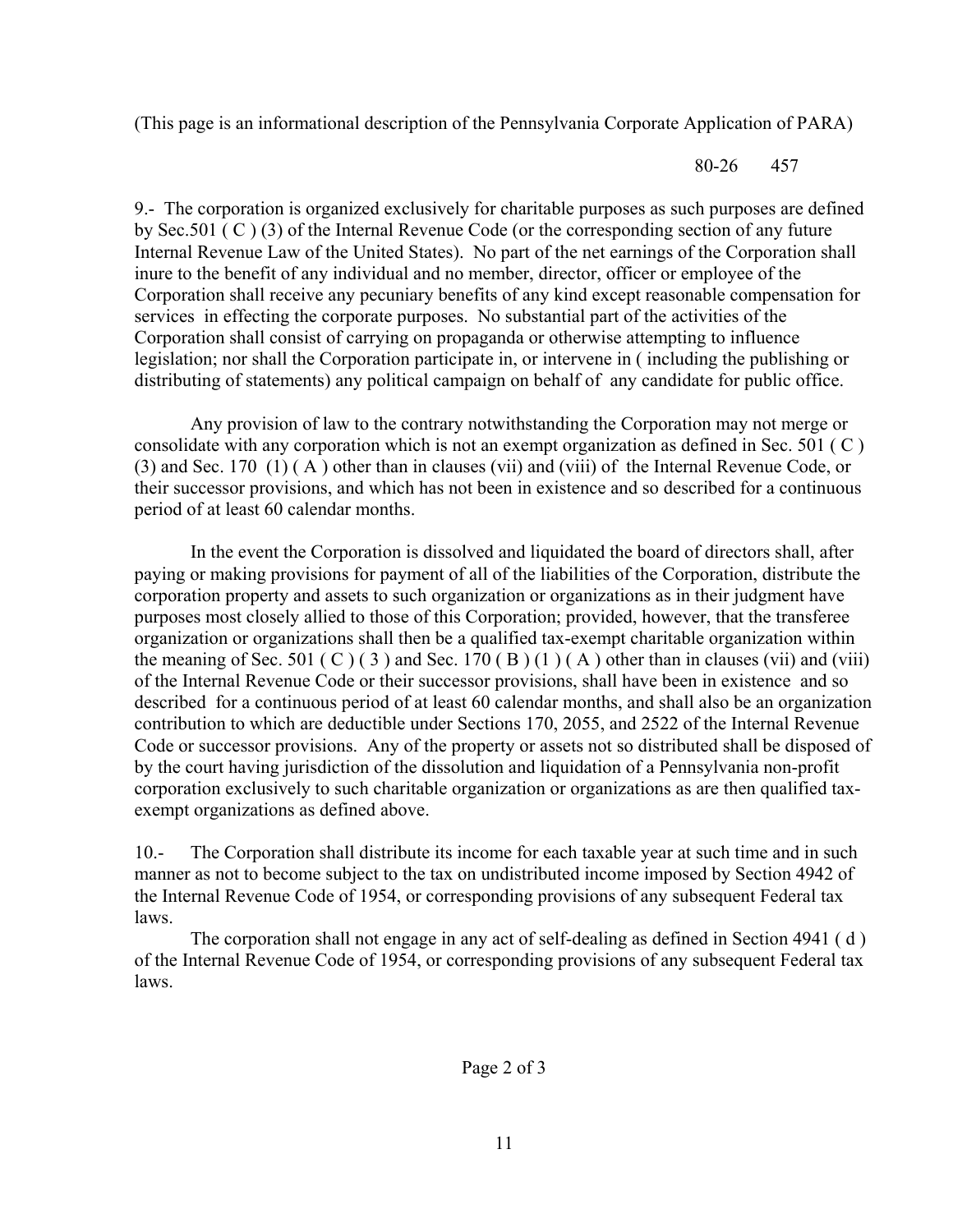(This page is an informational description of the Pennsylvania Corporate Application of PARA) 80-26 458

The corporation shall not retain any excess business holdings as defined in Section 4943 ( c ) of the Internal Revenue Code of 1954, or corresponding provisions of any subsequent Federal tax laws.

 The corporation shall not make any investments is such manner as to subject it to tax under Section 4944 of the Internal Revenue Code of 1954, or corresponding provisions of any subsequent Federal tax laws.

 The corporation shall not make any taxable expenditures as defined in Section 4954 (d ) of the Internal Revenue Code of 1954, or corresponding provisions of any subsequent Federal tax laws.

11.- All conditions, qualifications, requirements, privileges and regulations as to membership in the Corporation, including voting rights, shall be fixed and governed by the By-Laws of the Corporation.

 IN TESTIMONY WHEREOF, the undersigned corporation has caused these Articles of Amendment to be signed by a duly authorized officer and its corporate seal, duly attested by another officer, to be hereunto affixed this 16th day of April, 1980.

### PHILADELPHIA AREA REPEATER ASSOCIATION ( Name of Corporation)

### BY: *John R. Brochon*

### PRESIDENT<br>(Title) ( Title)

ATTEST:

*Troat Todd Wurts*

**SECRETARY** (Title)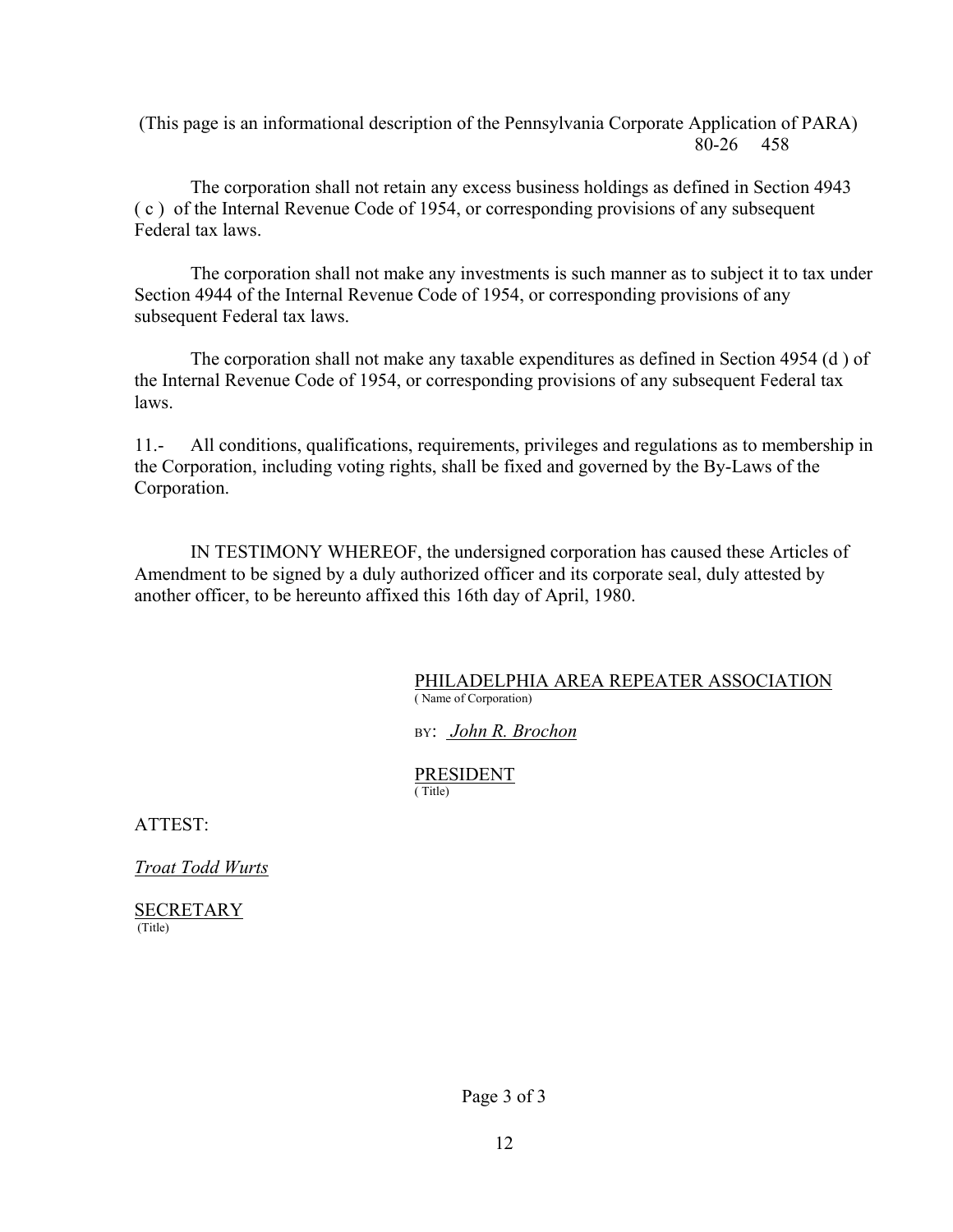Philadelphia Area Repeater Association P. O. Box 954 Valley Forge, Pennsylvania 19481

### **CONSTITUTION**

### PREAMBLE:

We, the undersigned, wishing to secure for ourselves the pleasures and benefits of an association of persons commonly interested in amateur radio repeater operation in the Greater Philadelphia and South Jersey areas, do hereby constitute ourselves the Philadelphia Area Repeater Association, and do enact this Constitution as our governing law.

It shall be our purpose to further the exchange of information and cooperation between members and other repeater users, to promote amateur radio repeater knowledge, fraternalism, and individual operation courtesy and efficiency and to conduct our activities in such a manner as to advance the general interest and welfare of amateur radio in the coverage area as a public service.

 It shall be the primary function of this Association to license, operate, maintain and improve repeater systems in the Philadelphia area.

### MEMBERSHIP: ARTICLE I

Section 1 - Membership shall be open to all licensed amateurs interested in repeater operation and shall be by application acceptable upon such terms as provided in the by-laws.

Section 2 - All members of the Main Line VHF and Les Voyageurs associations, having paid the required dues of such organizations as of the time of merger, shall be considered members of PARA upon payment to the proper fees as provided in the by-laws.

Section 3 - Upon recommendation of members and approval of the Board, honorary membership shall be conferred on individuals for due cause.

### OFFICERS: ARTICLE II

 Section 1. - The officers of this Association shall be: President, Vice-President, Recording Secretary, Corresponding Secretary, Treasurer, and the Board of **Directors**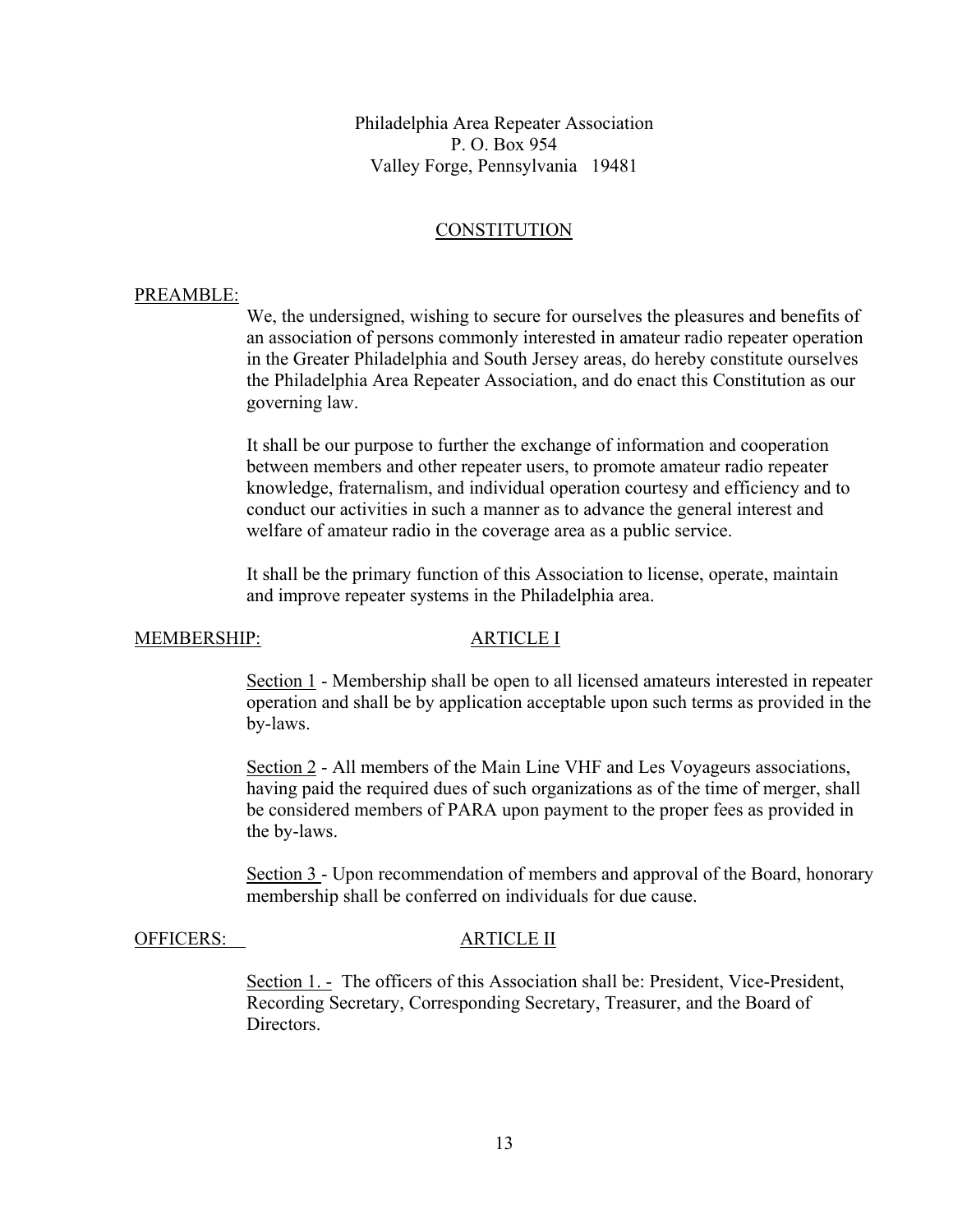Section 2. - The officers, with the exception of the Board of Directors, of this Association shall be elected for a term of one year by ballot of the members present at the annual meeting and shall take office at the beginning of the following calendar year.

(See Article IX Section 3 for an amendment to Section 2.)

 Section 3. - The Board of Directors shall be elected at the annual meeting for a term of two years. During the first term, one Board member from each section serves a three year term.

 Section 4. - Vacancies occurring between elections must be filled by special ballot for the unexpired term within one month after the Board of Directors meeting at which the withdrawal or resignation is accepted. (See ARTICLE IX Section 6 for an amendment to Section 4. )

 Section 5, - Officers may be removed on motion by a three-fourths majority of the membership voting at a duly called meeting.

## DUTIES OF OFFICERS : ARTICLE III

 Section 1. - The President shall preside at all meetings of the general membership and the Board of Directors of this Association and conduct the same according to the rules adopted; he shall enforce due observance of this Constitution and By-Laws decide all questions of order; sign all questions of order; sign all official documents that are adopted by the Association, and none other; and perform all customary duties pertaining to the office of president.

Section 2. - The Vice-President shall assume all the duties of the President in the absence of the latter.

Section 3. - The Recording Secretary shall keep a record of the proceedings of all meetings, keep a roll of members, and perform any other secretarial duties not otherwise delegated. He shall at the expiration of his term turn over everything in his possession belonging to the Association to his successor.

Section 4. - The Corresponding Secretary shall carry on all correspondence, read communications at each meeting, mail written notices to each member of every meeting of the Association when requested by the individual members, as provided in the by-laws. He shall at the expiration of his term turn over everything in his possession belonging to the Association to his successor.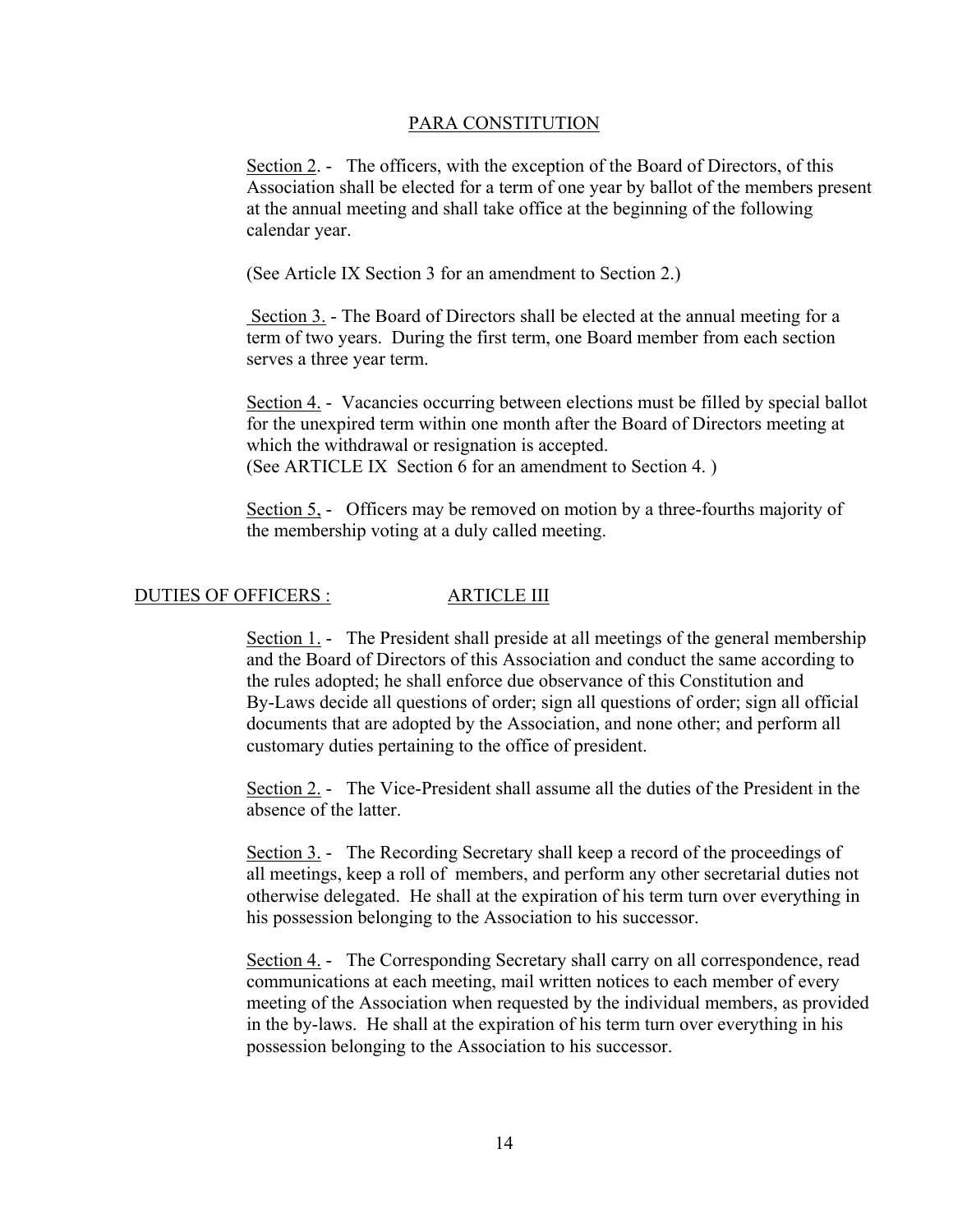Section 5. - The Treasurer shall receive and receipt for all moneys paid to the Association; dispute, receive, and record all applications for membership; and keep an account of all moneys received and expended. He shall pay no bills without proper authorization. At the end of each quarter, he shall submit an itemized statement of disbursements and receipts. He shall at the expiration of his term turn over everything in his possession belonging to the Association to his successor.

Section 6a. - The Board of Directors shall consist of two members from each district or section, elected by majority vote of the membership in the district which they represent.

(See Article IX Section 5 for an amendment to this Section)

Section 6b. - The Board of Directors shall be responsible for the over all management of the Association in conjunction with the duly elected officers.

Section 6c. - The Board of Directors shall be responsible to the general membership for the overall operation of the Association's facilities.

Section 6d. - The Board of Directors shall be responsible for administering funds and equipment necessary for technical operations; establishing dues, fees and other means of obtaining necessary funds; delegating and approving public information, advertising, and news releases; and conducting membership drives.

Section 6e. - The Board of Directors shall establish when, where and how often it shall meet and shall also decide when and where regular and special meetings of the general membership shall be held, within the provisions of the by-laws.

(See Article IX Section 4 for an amendment to this Article)

### TRUSTEE: ARTICLE IV

 Section 1. - There shall be trustees as required to meet FCC requirements. The number of trustees and their responsibilities shall be determined by the Board of Directors, based upon recommendations from the Chairman of the Technical Committee (See Article V).

 Section 2. - Trustees shall be elected for a period of five years with the term beginning on the effective date of the "Club Station" license and terminating with the expiration date of said license, or the five year period, whichever comes sooner. The Trustees shall be elected by the Board of Directors, based on nominations from the Technical Committee.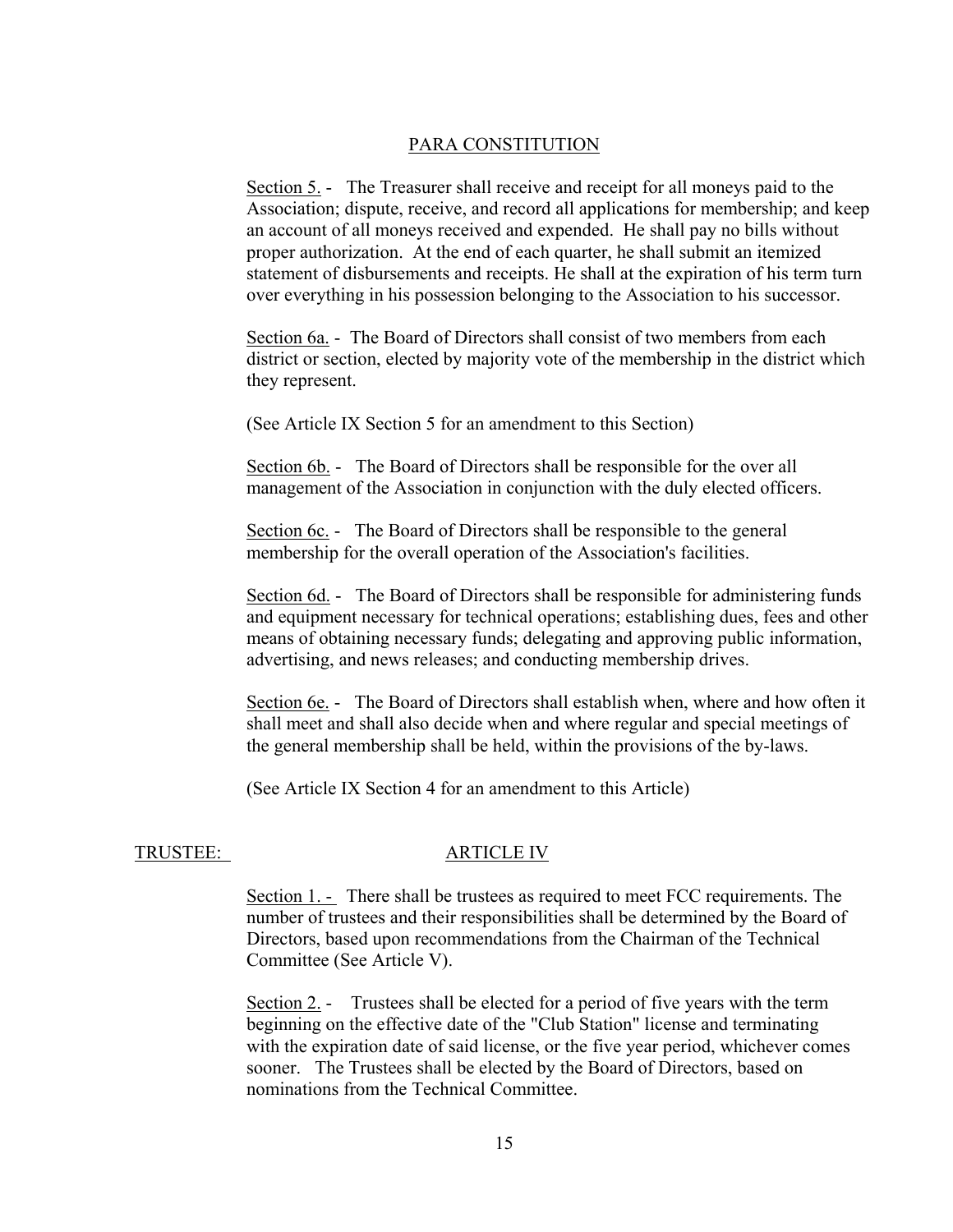### TECHNICAL COMMITTEE ARTICLE V

Section 1. - There shall be a Technical Committee with a Chairman elected by the Board of Directors. He shall appoint a Site Director for each separate location or facility of the repeater system. The site directors may appoint assistants with the approval of the Chairman.

 Section 2. - The Technical Committee Chairman shall have overall responsibility for all equipment, maintenance, site selection, frequency selection and coordination, the keeping of records of equipment owned by the Association or loaned to it by others, and the keeping of system maintenance records. He may delegate such duties to members of his committee.

### MEETINGS: ARTICLE VI

Section 1. - The By-Laws shall provide for regular and special meetings.

Section 2. - Only members in good standing may vote on Association matters.

Section 3. - Those members attending a duly called meeting shall constitute a quorum.

### DUES: ARTICLE VII

 Section 1. - The Board of Directors, by majority vote of those present at a regular meeting, may levy upon the general membership such dues or assessments as shall be deemed necessary for the business of the Association within its object as set forth in the preamble thereof.

 Section 2. - Non-payment of such dues or assessments shall be cause for expulsion from the Association within the discretion of the Board of Directors.

 Section 3. - The Board of Directors shall be authorized to waive fees under special circumstances

### MEMBERSHIP ASSISTANCE: ARTICLE VIII

Section 1. - This Association shall enact appropriate rules to minimize

interference

 in operation between member stations; it shall formulate adequate plans for disposition of any cases of interference to other radio services where reported to be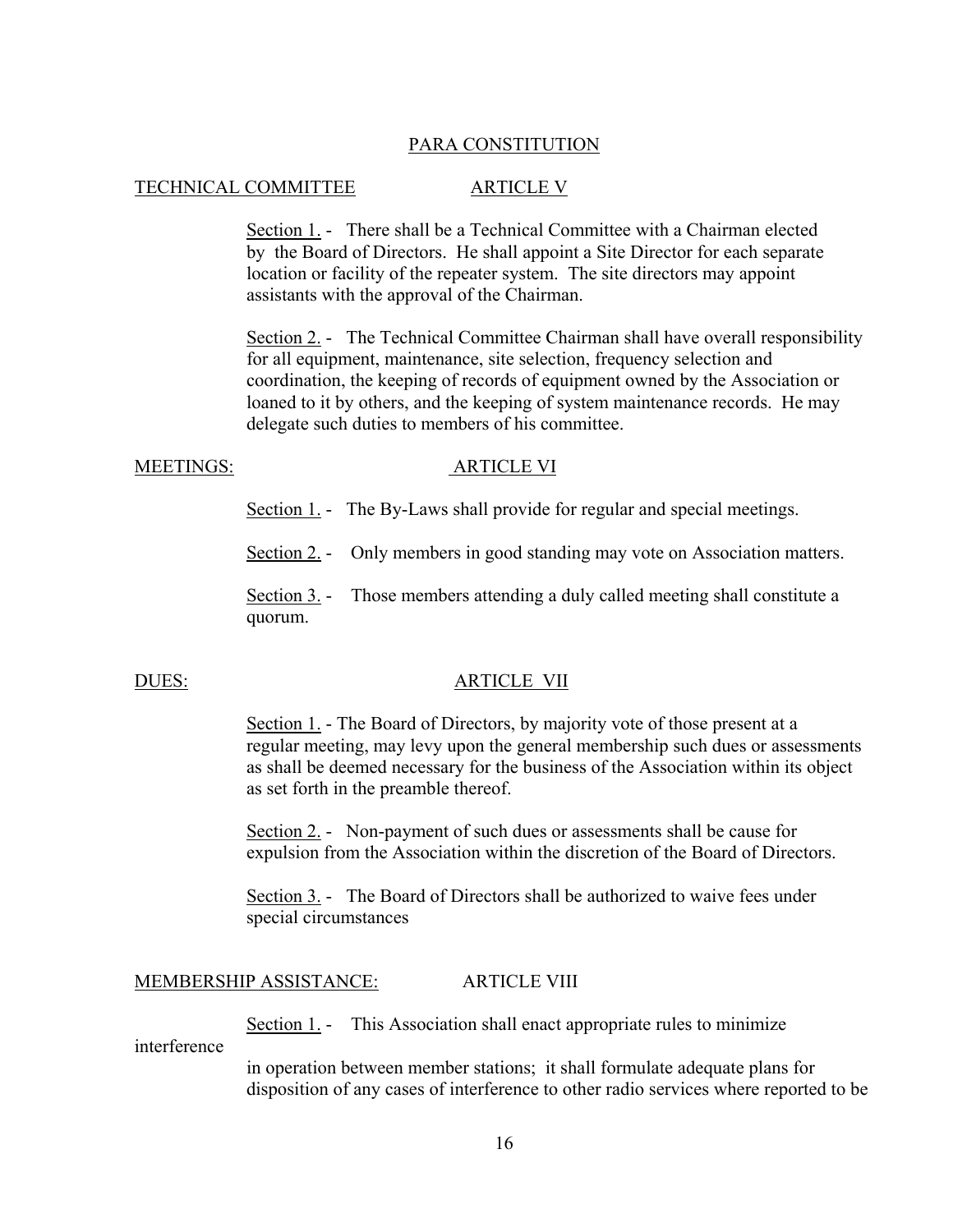### caused by an amateur station operating in the area of its jurisdiction. The PARA CONSTITUTION

 Association, through designated operating committees, shall provide technical advice to members concerning equipment design and operating to assist in

frequency

 observance, clear signals, uniform practice, and absence of spurious radiation's from member stations. The Association shall also maintain a program to foster and guide public relations in those channels favorable to amateur work.

### AMENDMENTS: ARTICLE IX

Section 1 - This Constitution or the By-laws may be amended by a two-thirds majority of the general membership attending a meeting provided all members have been notified of the intent to amend the Constitution or By-Laws at the specified meeting. Such notification shall comply with the By-Laws, Section 3, Paragraph  $(a)$  or  $(b)$ .

 Section 2. - Proposals for amendments shall be submitted in writing to the Board of Directors for a review.

Section 3. - Article II Section 2 shall read:

 "The five officers of this Association, named below, shall be elected for staggered terms of two years by ballot of the membership present at the December meeting.

 Offices of President and Recording Secretary shall be elected to terms beginning in the even numbered years; Vice-President, Corresponding Secretary, and Treasurer shall be elected to terms beginning in the odd numbered years.

 In order to incorporate this amendment, all of the above named officers will be elected for the year 1978 to the term as described above."

Section 4. - ARTICLE III Section 6f will be added:

 "In the absence of a director at a Board meeting, a director of that quadrant may delegate the absent director's proxy to a site chairman or trustee in that quadrant. In no case shall there be more than two votes per quadrant."

Section 5. - ARTICLE III Section 6a add sentence:

 "And also the Vice-President, Corresponding Secretary, Recording Secretary, and Treasurer."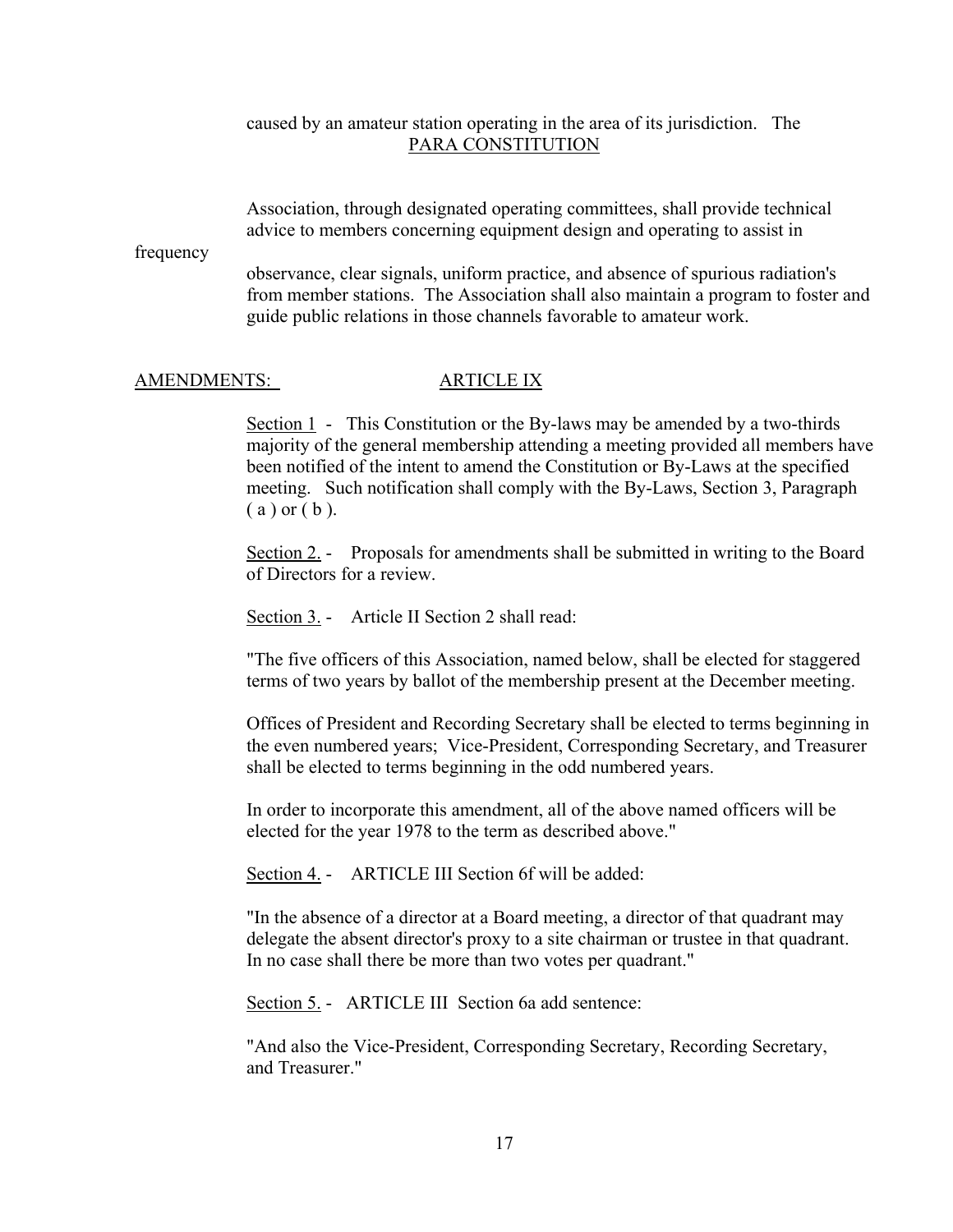Add second paragraph:

 "Members of the Board of Directors are eligible to vote at Board Meetings. In case of a tie vote, the President of the Association shall be eligible to cast the deciding vote."

Section 6 - ARTICLE II Section 4 shall read:

 "Section 4 - Vacancies on the Board of Directors occurring between elections shall be filled in the following manner:

 a. Quadrant Directors- A vacancy of a Quadrant Director shall be filled as soon as possible by appointment by the current Board of Directors. The appointment of the candidate presented to the Board of Directors must be registered in the quadrant where the vacancy existed. The vote for appointment by the Board of Directors shall be a majority vote of the current Board of Directors present at the appointment meeting.

> 1.- This appointment shall be temporary until the next regularly scheduled General Membership meeting. At the first General Meeting following such appointment, members in attendance from that quadrant where the vacancy occurred shall meet and either confirm the appointed person, or elect a replacement from their quadrant. If they elect a member not in attendance at that meeting, they shall first have secured written confirmation of his/her desire to serve.

 b. Officers- Should a vacancy occur in any of the elected terms of office for an officer, other than President, wherein the Vice Persident shall serve, the position shall be filled by appointment by the current Board of Directors for the remaining term of the vacancy. The vote for appointment by the Board of Directors shall be a majority vote of the current Board of Directors present at the appointment meeting.

l

### RULES: ARTICLE X

Section 1. - Roberts Rules shall govern proceedings.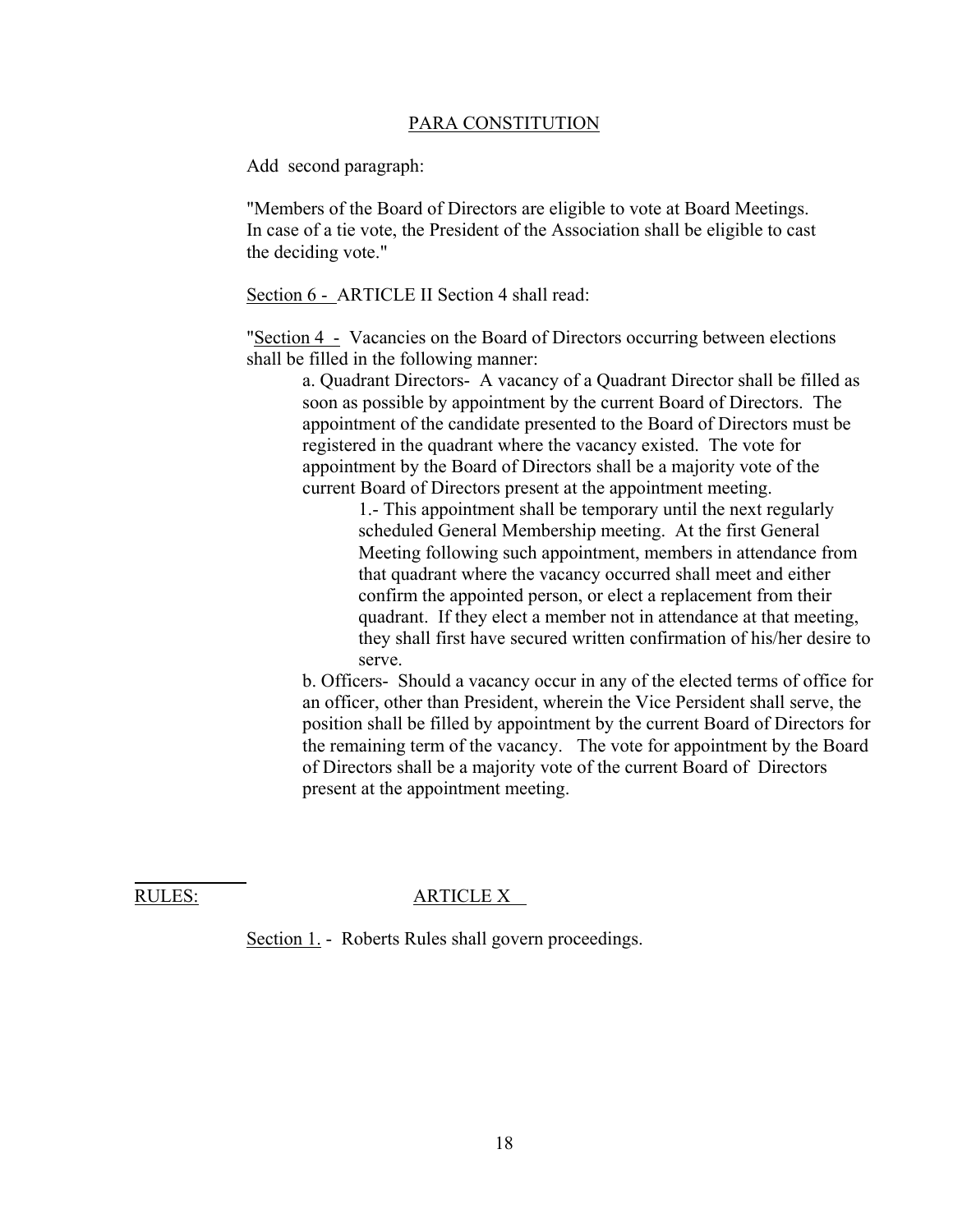## PHILADELPHIA AREA REPEATER ASSOCIATION P. O. BOX 954 VALLEY FORGE, PENNSYLVANIA 19481

## PARA BY-LAWS

- Section 1 RECORDING SECRETARY: It shall be the duty of the Recording Secretary to keep the Constitution and By-Laws of the Philadelphia Area Repeater Association and have the same with him at every regular and special meeting of the general membership and the Board of Directors. He shall cause all amendments, changes, and additions to be noted thereon and shall permit the same to be consulted by members upon request.
- Section 2 MEMBERSHIP: Applications for membership shall be submitted to the Treasurer and shall be considered accepted upon payment of the designated initiation fee and the current dues. The Board of Directors shall have the option of terminating membership by a two-thirds vote.

# Section 3 MEETINGS:

 a. Regular Meetings of the general membership shall be held during the second and fourth calendar quarters at such place and time as the Board of Directors shall order. The fourth quarter meeting shall be designated as the annual meeting. Notice of such meeting shall be given on regularly scheduled bulletins transmitted on the main repeater system at least twice weekly for two weeks preceding the meeting. Written notice will be provided to any member having a self-addressed stamped envelope on file with the Corresponding Secretary for that purpose.

 b. Special Meetings of the general membership may be called by the Board of Directors when necessary using the same notification procedures as required for regular meetings.

- Section 4 DUES: A regular yearly assessment, the amount to be fixed by the Board of Directors, is hereby assessed in accordance with the provisions of Article VI of the Constitution for the purpose of providing funds for current expenses. Such dues shall be payable by April 1. Members shall be considered in arrears after that date and subject to expulsion as provided by the Constitution.
- Section 5 TECHNICAL COMMITTEE: All technical problems relative to equipment installation, maintenance, and operation shall be brought to the attention of the Technical Committee for resolution as governed by Article V of the Constitution.
- Section 6 AUDITING COMMITTEE: There shall be an Auditing Committee consisting of two members, other than officers or Board members, who shall be elected at the annual meeting, by the general membership following the election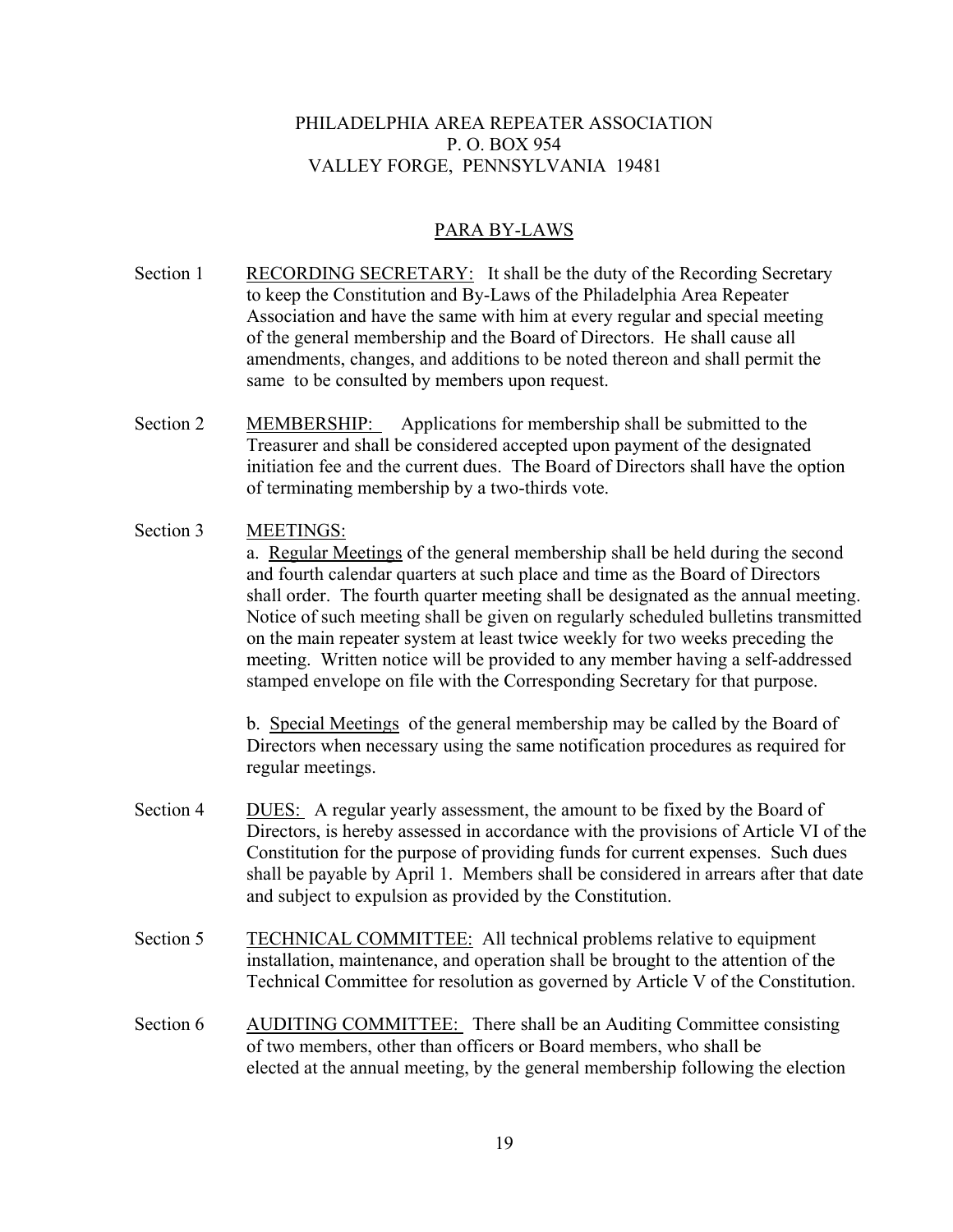### PARA BY-LAWS

 of officers. This committee shall serve for a term of one calendar year. Vacancies occurring during the term shall be filled at the next Board of Directors meeting by appointment of the Board from the general membership, officers and directors excluded.

Section 7 SPECIAL COMMITTEES FOR SPECIAL WORK: Special committees shall be appointed by the President to accomplish special work when the need arises.

> Constitution and By-Laws as approved by General Membership at meeting of December 1972.

Approved by Board of Directors November 18, 1973

 Amendments, Article IX Sections 3 and 4, approved by the General Membership at the December 1977 meeting and approved by the Board of Directors at their January 1978 meeting.

> Attest: Constitution and By-Laws Committee K3ZPH, WB2BHK, K2QIJ Chairman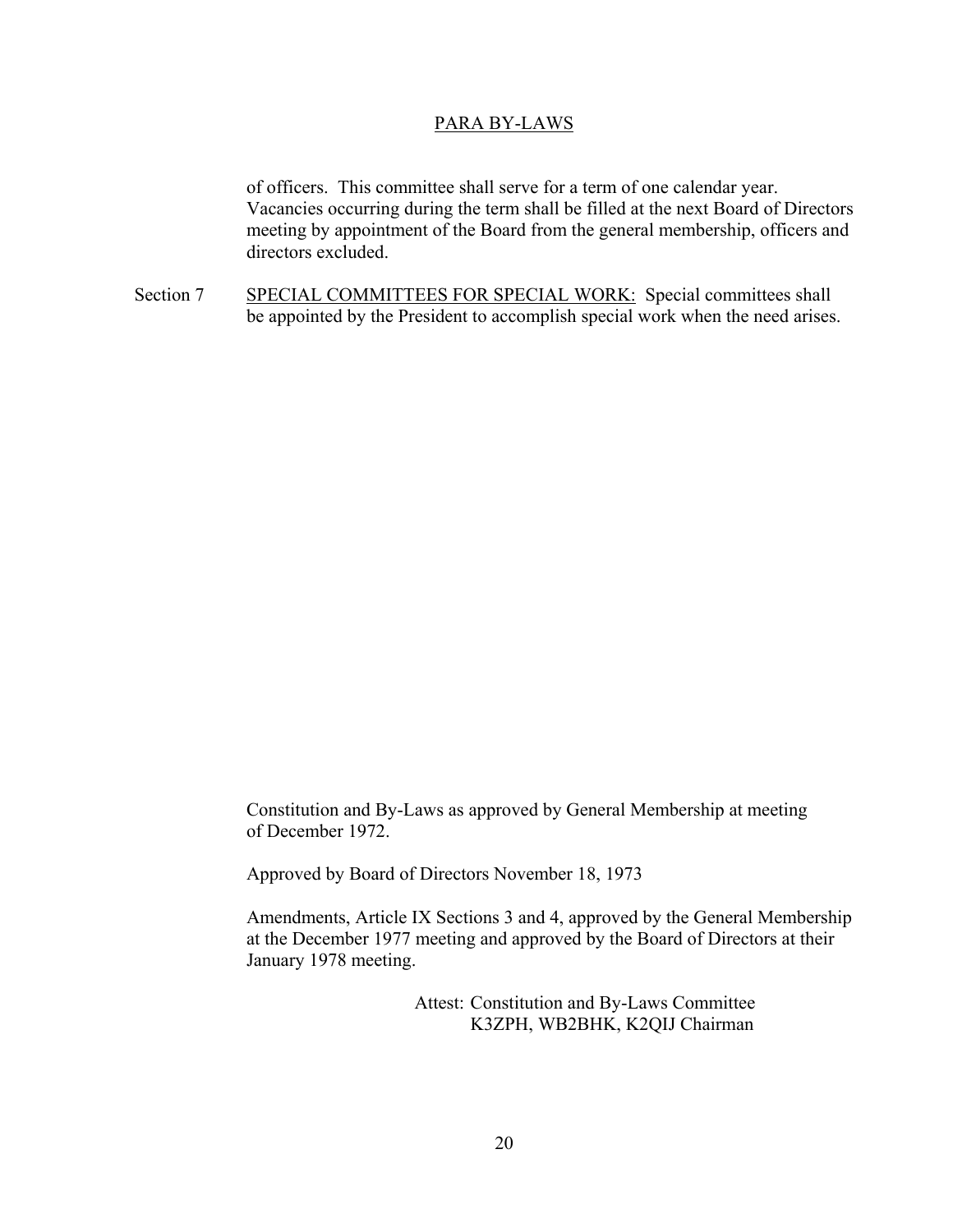Philadelphia Area Repeater Association P. O. Box 954 Valley Forge, Pennsylvania 19481

# PARA OFFICERS OPERATING POLICIES

## I. PARA MEMBERSHIP REQUIREMENTS

- A. Individual Membership
	- 1. Eligibility
		- a. Any and all licensed radio amateurs who are interested in repeater and remote station operation.
- B. Family Membership
	- 1. Eligibility
		- a. Spouses, who are licensed radio amateurs, of individual members in good standing.
		- b. Unmarried children, of individual members in good standing, under 19 years of age and who are licensed radio amateurs. (If these children are full time students then they may be under 22 years of age to qualify for family membership.)
		- 2. Dues Arrangement
			- a. The initiation fee shall be waived in the case of family membership.
			- b. Dues fee for the first family membership shall be two-thirds the normal individual membership fee.
			- c. Each additional family membership, after the first family membership, shall be one-third the normal individual membership fee.
		- 3. Voting
			- a. Each family involved in a family membership shall have one vote per family.
		- 4. Eligibility to hold office
			- a. Only one member of a family involved in a family membership may hold office; or be a Director at the same time.
- C. Honorary Membership
	- 1. Term of membership shall be life unless revoked by the Board of Directors.
	- 2. Eligibility
		- a. Any person regardless of whether he or she holds an amateur operators license may be granted Honorary Membership by the Board of Directors.
	- 3. Restrictions
		- a. Honorary Members shall not be eligible to vote or to hold office.
- D. Club Membership
	- 1. Waiver of Initiation Fee
		- a. If ten (10) or more members of an established amateur radio club join PARA at the same time, the initiation fee may be waived.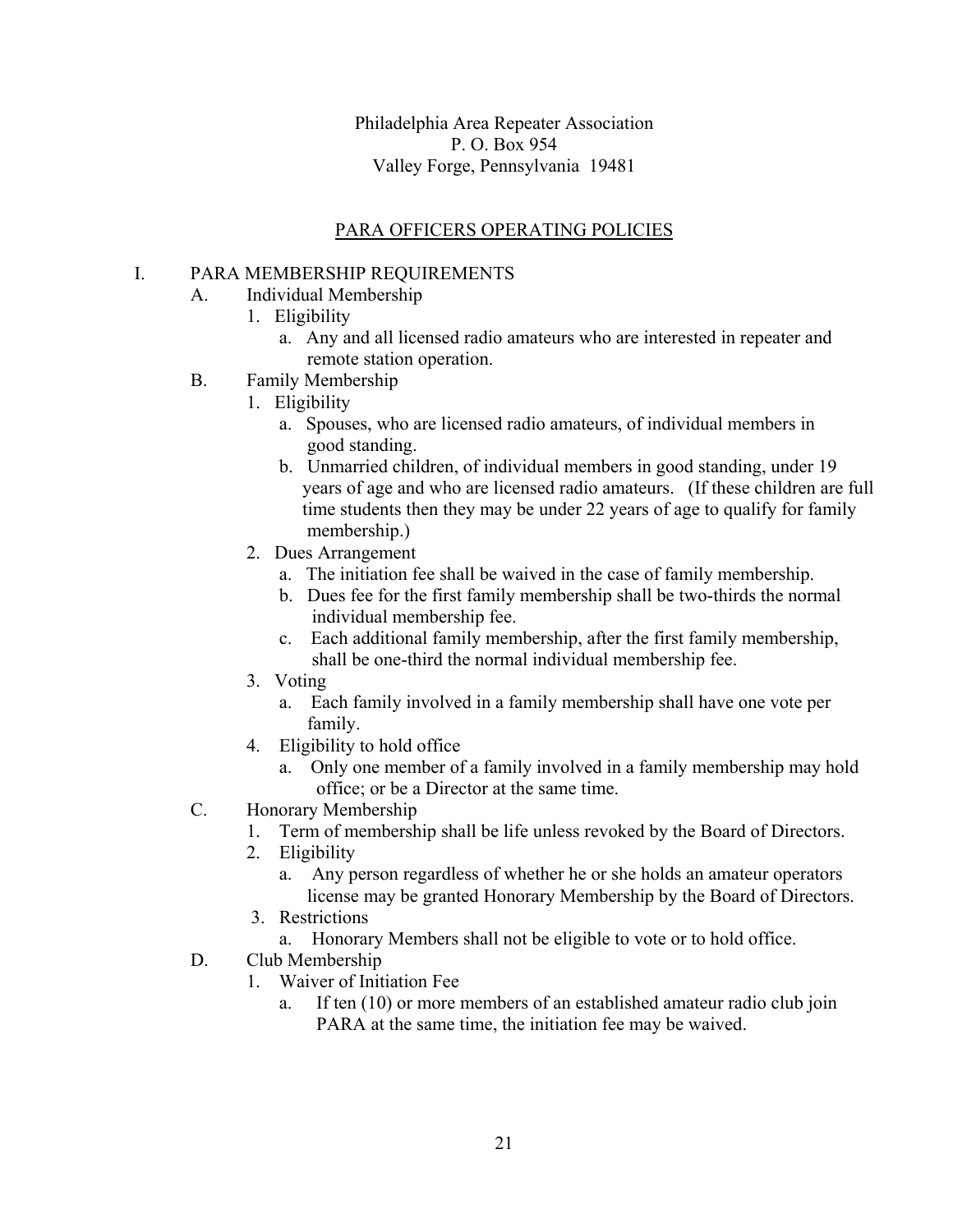- 2. Agreements
	- a. Agreements may be made with established amateur radio clubs concerning any item that is mutually acceptable to the PARA Board of Directors and the members of the particular club.
- E. Five Year Membership
	- 1. Any individual or family who pays five years worth of dues, at one time, shall be eligible for a 15% discount.
- F. Life Membership
	- 1. Any individual licensed radio amateur who pays Two Hundred Fifty Dollars  $($250.00)$ <sup>\*</sup> \*\* within a twelve month period shall be considered a Life Member of the Association.
	- 2. Any individual licensed radio amateur, 65 years of age or older, who pays One Hundred Dollars (\$100.00) within a twelve month period shall be considered a Life Member of the Association.
	- 3. Life membership fees may be paid in four equal quarterly payments. If the fees are paid this way the individual will be considered a Conditional Life Member upon the first payment. They shall then be considered a Full Life Member upon payment of the last installment payment.
- G. Associate Life Membership
	- 1. Any duly licensed radio amateur spouse of a Life Member may become an Associate Life Member by paying One Hundred Dollars (\$100.00) within a twelve month period.
	- 2. Any duly licensed radio amateur spouse of a Life Member who is 65 years of age or older, may automatically become an Associate Life Member upon written application to the Board of Directors. In this case, there will be no dues assessment for the Associate Life Membership.
- H. Associate Individual Membership
	- 1. Eligibility
		- a. This class of membership is open to any individual who whishes financially support PARA even though they do not hold an amateur radio license.
	- 2. Dues Arrangement
		- b. Dues shall be \$20.00 a year with no initiation fee. When this individual becomes a licensed radio amateur they shall automatically become a full individual member with their initiation fee waived by the Board of Directors.
	- 3. Voting
		- a. This class of membership shall not be eligible to vote in the affairs of the Association.
	- 4. Eligibility To Hold Office
		- a. This class of membership shall not be eligible to hold elected office in the Association.

\* Changed to \$240.00 in January 1984 by the Board of Directors.

\*\* Changed to \$400.00 effective January 1988 by the Board of Directors.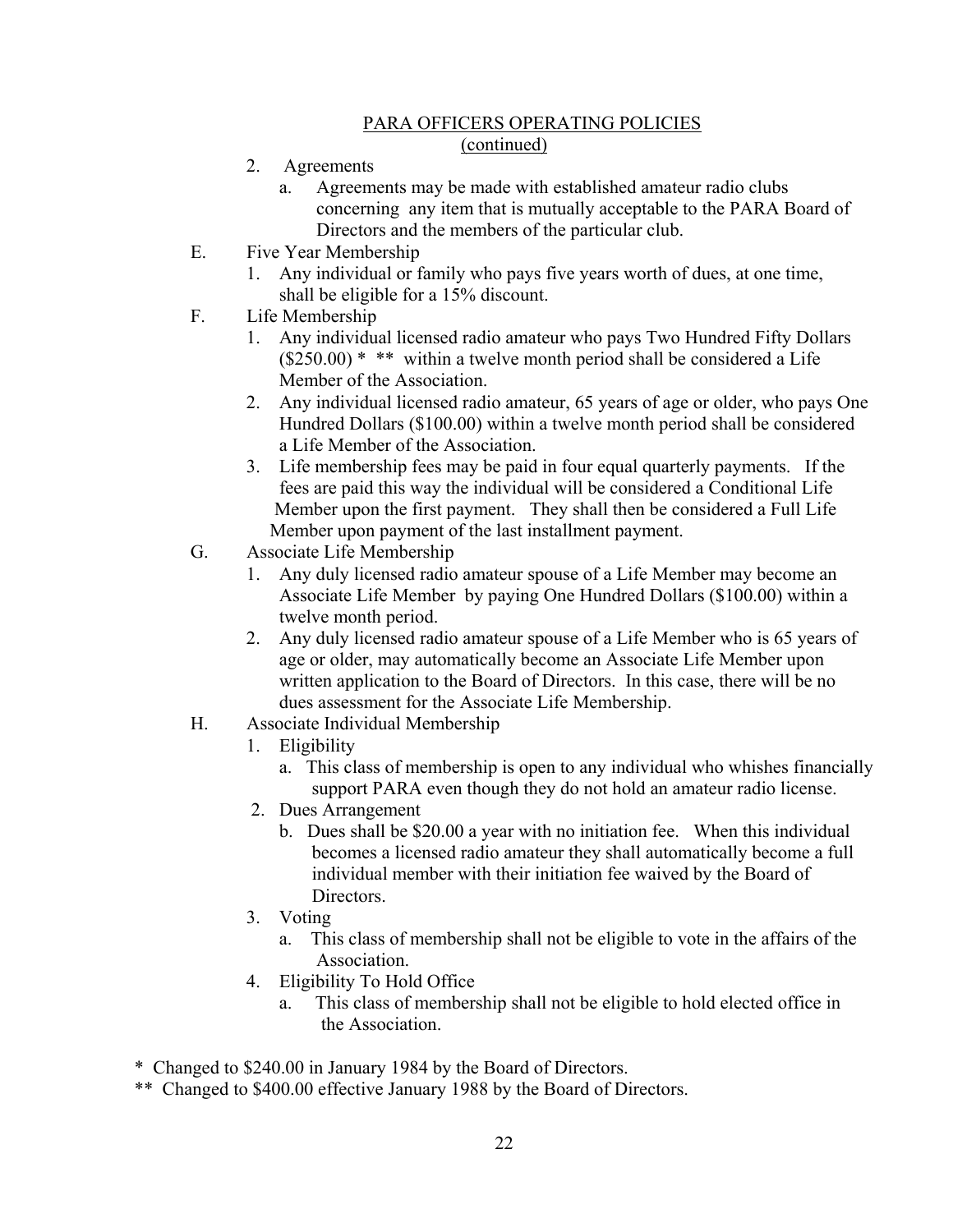# II PARA MEMBERSHIP DUES

- A. Yearly renewal dues for previous PARA members in good standing shall be due on their "Membership Anniversary" date and shall be Twenty Dollars (\$20.00) per year.
- B. Previous years members who do not pay their dues by their "Membership" Anniversary" date shall be in arrears and shall not be considered members in good standing until such dues are paid.

 If these dues are paid late, up to one year after their "Membership Anniversary" date, they will be applied retroactively to such date and will be valid until the following "Membership Anniversary" date.

 If, after the expiration date but not more than one year, a previous member elects to pay one year dues plus the initiation fee they will be considered a new member and will have one year membership in good standing from the date of such payment.

 If these dues are paid late, more than one year after their "Membership Anniversary" date, the person must pay the initiation fee plus the yearly dues. In this case they will be considered new members and will have one year membership in good standing from the date of such payment.

- C. New members must pay a Five Dollar (\$5.00) initiation fee plus yearly dues of Twenty Dollars (\$20.00) to become members in good standing.
- D. Renewals are due and payable on each individual members "Membership Anniversary" date which is one year from when the individual paid his initial dues and became a member in good standing.
- E. Only members who are members in good standing are eligible to hold elected office, appointed office or to vote in the affairs of the Association.
- F. Dues may be waived or exempted in special cases as determined by the Board of Directors.
- G. The Treasurer shall invoice the members approximately one (1) month prior to the expiration of their membership.

NOTE: Section II, Subsections A, B, D, and G were approved and adopted by the Board of Directors on November 15, 1983

# III. BOARD OF DIRECTORS MEETINGS

- A. Attendees
	- 1. Members of the Board of Directors.
	- 2. Elected Officers.
	- 3. Chairman of the Technical Committee.
	- 4. Individual Repeater Site Chairmen
	- 5. Invited Guests.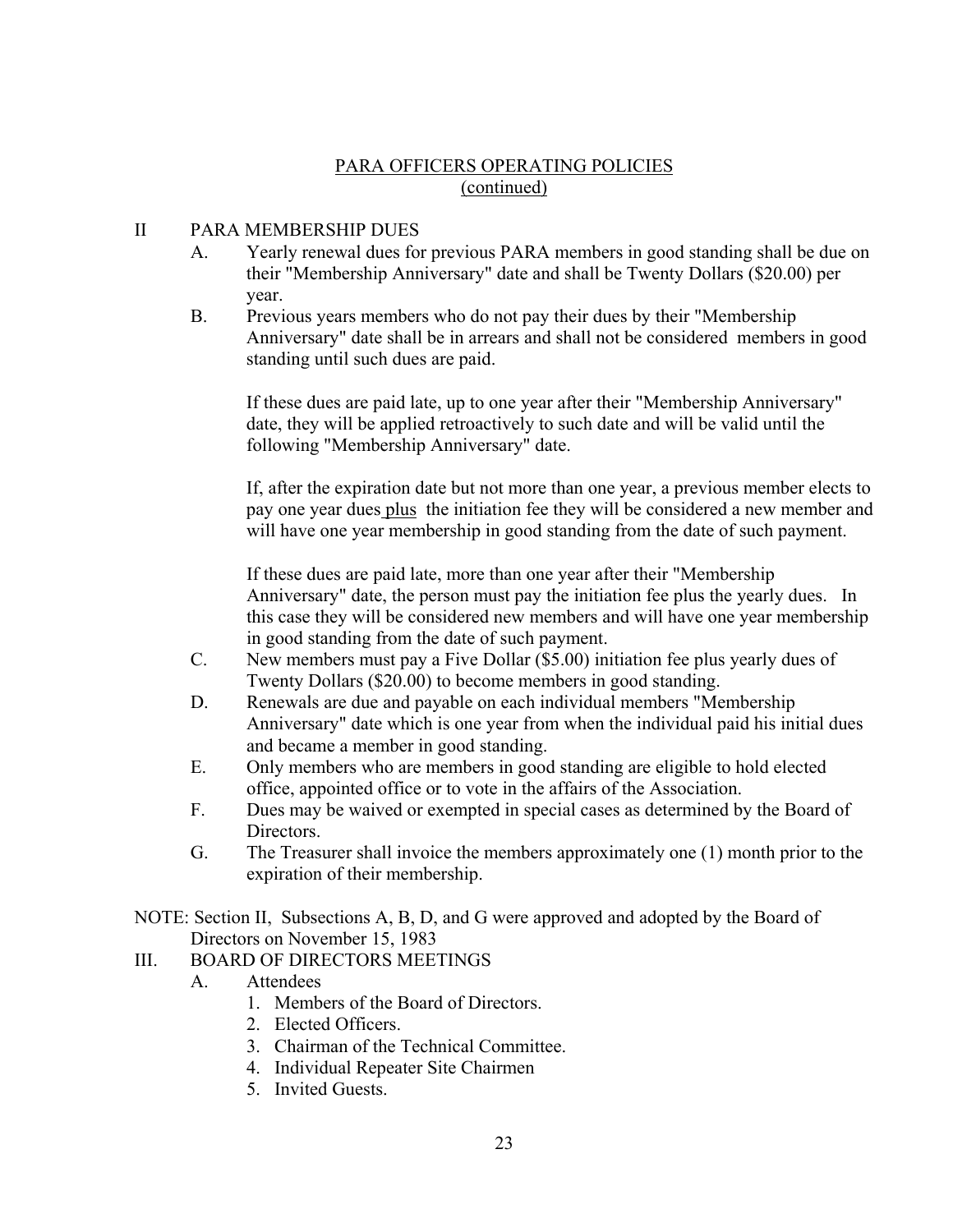- B. Voting
	- 1. Members of the Board of Directors are eligible to vote at Board Meetings.
	- 2. In case of a tie vote, the President of the Association shall be eligible to cast the deciding vote.
- C. A Board member shall not miss more than two (2) consecutive meetings without good reason. If this occurs, possible replacement of the Board member may be the decision of the Board members present.
- IV. UNEXPIRED TERMS FOR OFFICERS AND DIRECTORS
	- A. Members elected or appointed to fill the unexpired term of an Officer or Director shall serve out the specific unexpired term involved. They shall not be elected or appointed to a term of office that would exceed the original Officer or Directors term.
- V. OBSOLETE EQUIPMENT
	- A. The Chairman of the Technical Committee shall be authorized to dispose of obsolete equipment provided a list of equipment is given to the Board of Directors.
- VI. FINANCES AND BUDGET
	- A. The checking account for PARA shall be a two signature account. The Treasurer and either the President, the Corresponding Secretary, or the Chairman of the Technical Committee shall be authorized to sign checks.
	- B. The Treasurer shall prepare a line item budget each year for approval by the Board of Directors at the first Board of Directors meeting of the calendar year.
- VII. DIRECTORS
	- A. Each Board member holds only one vote, with the exception of President, who may only vote in the event of a tie.
	- B. In any election before the Board of Directors, where a Director feels he has a potential conflict of interest, he shall disqualify himself from participating in the action.

# VIII. USE OF LIFE MEMBERSHIP AND FIVE YEAR MEMBERSHIP FEES

- A. The funds derived from Life or Five Year Memberships must be deposited in an interest bearing account and the interest is to be used for the operating budget expenses.
- IX. DISTRIBUTION OF PARA "MEMBERS ONLY" INFORMATION
	- A. The normal channels for distributing PARA information which is meant for "Members Only" shall be:
		- 1. PARA-GRAPHS
		- 2. Information sheets or operating booklets, provided by the Board of Directors, which are sent to new members or current members by the Treasurer or the Corresponding Secretary.
		- 3. Land-line Bulletin Boards, with written approval by the Board of Directors, which have a means to restrict the information to retrieval by "PARA Members Only".
	- B. The only PARA information which shall be considered available for non-members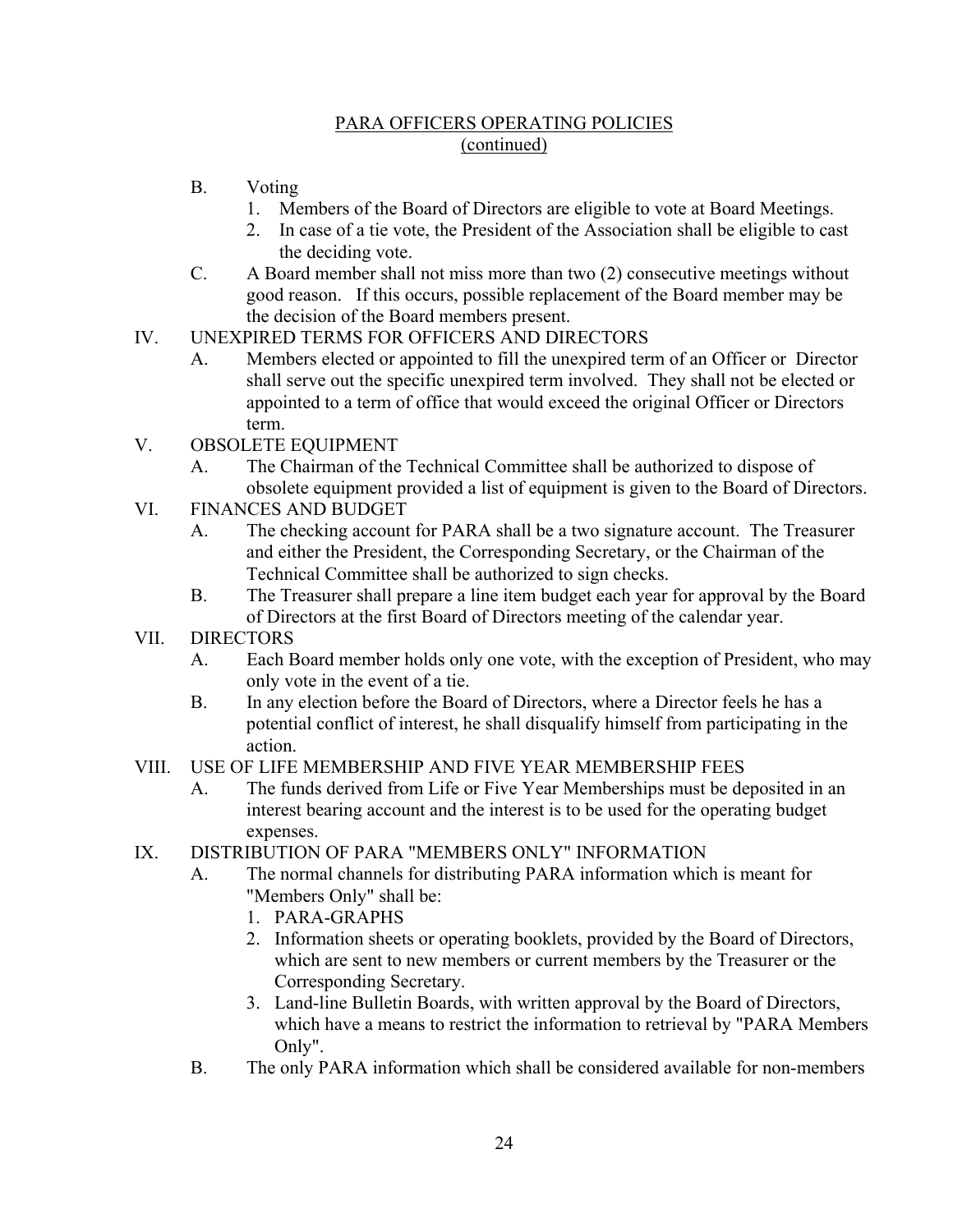distribution shall be:

- 1. Membership Applications
- 2. Lists of PARA repeaters, which may include:
	- a. Locations
	- b. Frequencies
	- c. Trustee's call signs
	- d. Auto-patch availability
	- e. Times, days & frequencies of PARA Bulletins.
- 3. Names, call signs and positions of PARA Directors and Officers.
- 4. Dates, times, and locations of PARA General Membership Meetings.
- C. All other PARA information shall be considered for "Members Only" and shall not be given or made available to any non-member.
- D. Distribution of PARA "Members Only" information to non-PARA members, by PARA members, shall be considered a violation of membership privileges and may be cause for termination of membership, by the Board of Directors, under Section 2 of the By-Laws.
- X. PARA "MEMBERSHIP LIST"
	- A. The PARA "Membership List" shall be for "Members Only".
	- B. The PARA "Membership List" shall consist of:
		- 1. First and Last Name.
		- 2. Call Signs
	- C. This "Membership List" will appear in PARA-GRAPHS at least once a year.
	- D. Copies of this list will be available to the General Membership upon written request to the Corresponding Secretary and inclusion of a stamped, self -addressed envelope with that request.
	- E. Under no circumstance will general members' addresses and/or phone numbers be given to the General Membership.

This "Board of Directors Operating Policies" was discussed and voted upon at the PARA Board of Directors meeting on February 15, 1983, which was held at Kimberton Rollerama.

Section II, Paragraphs A, B, D, and G were approved at the November 1893 Board of Directors meeting.

Section I, Paragraph F, Sub-paragraph 1 was changed from \$250 to \$240 at the January 1984 Board of Directors meeting.

Section I, Paragraph H and its associated sub-paragraphs were changed and approved at the August 1986 Board of Directors meeting.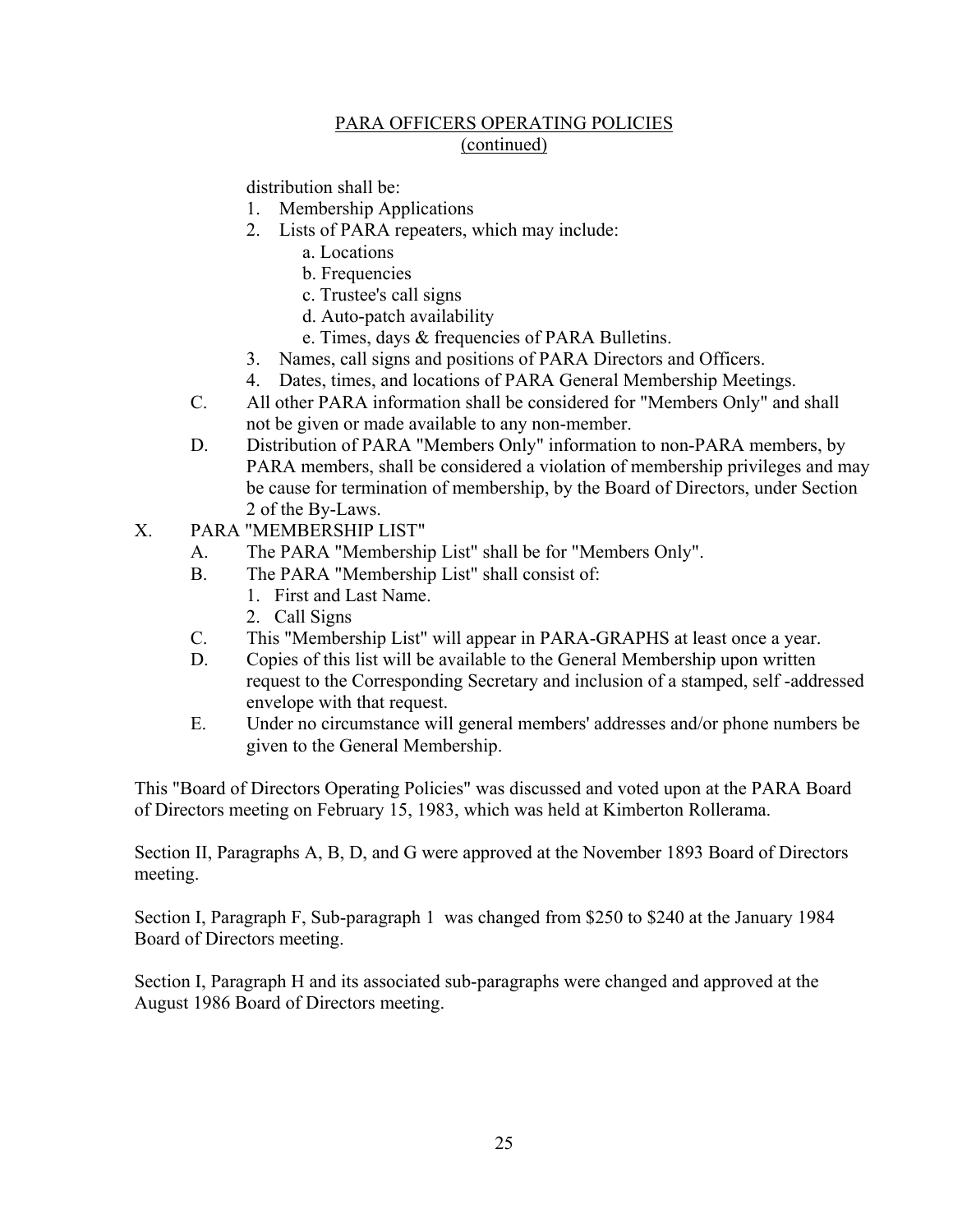Section VII, Paragraph A was changed and approved at a Board of Directors meeting prior to the November 1986 General Meeting, and confirmed by the general membership at the November 1986 General Meeting, It became effective with the January 1987 Board of Directors meeting.

Section III, Paragraph C was added and approved at a Board of Directors meeting prior to the November 1986 General Meeting, and confirmed by the general membership at the November 1986 General Meeting. It became effective with the January 1987 Board of Directors meeting.

Section I, Paragraph F, Sub-paragraphs A and C were recommended by the May 1987 General Membership meeting and later approved by the Board of Directors with an effective date of January 1988.

Sections IX and X and their associated paragraphs and sub-paragraphs were added and approved at the March 1988 Board of Directors meeting.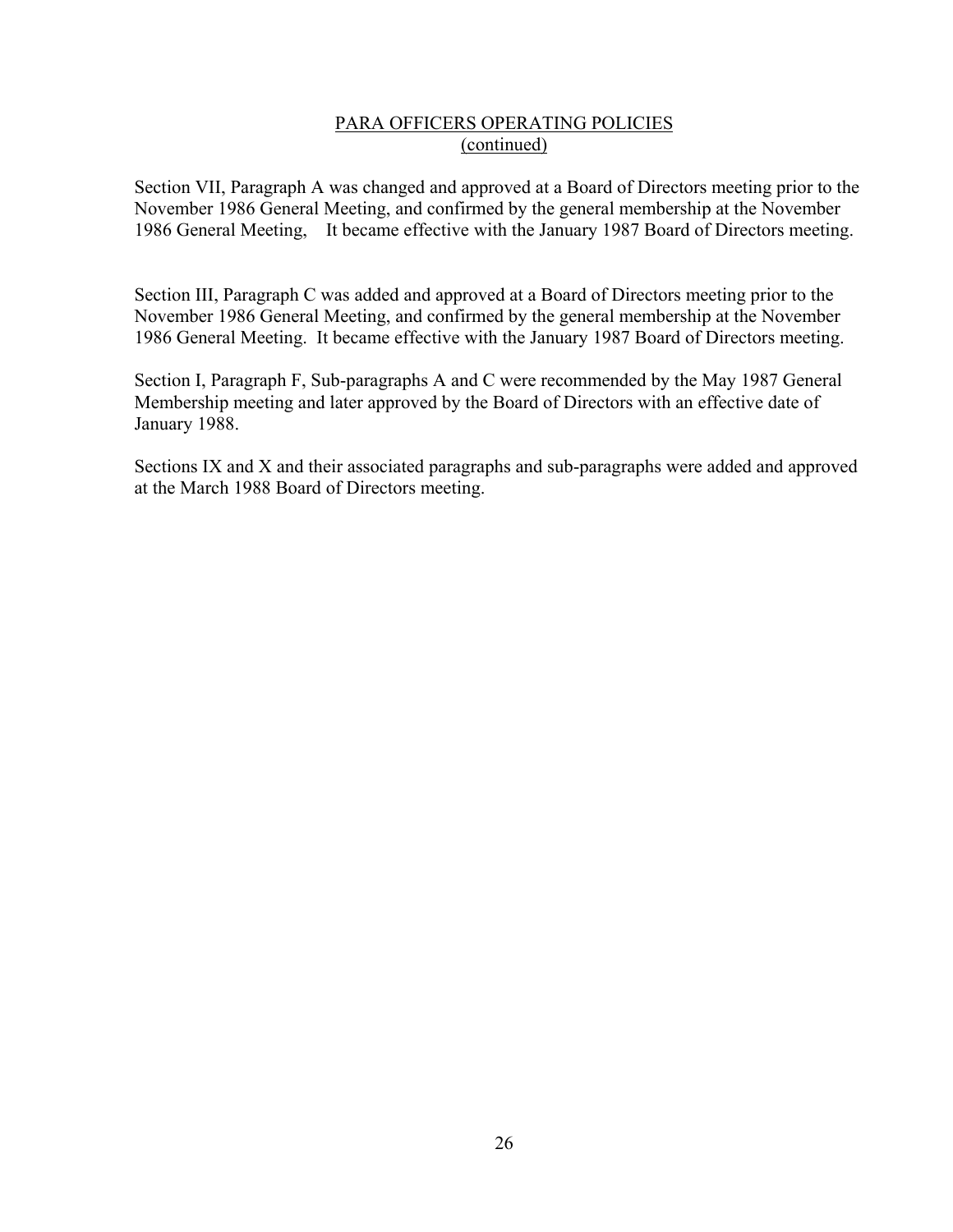Philadelphia Area Repeater Association P. O. Box 954 Valley Forge, Pennsylvania 19481

## REPEATER OPERATING PROCEDURES

- A. Intrinsic with the repeater is its value when used in emergency (s) and for public service. A normal transmission should be as short as possible (60 seconds or less) expressing a single thought. Pause several seconds between transmissions to permit break-in stations to access the repeater. These two basic procedures will naturally allow for emergency or priority traffic to be recognized.
- B. Base stations should be cognizant of the possibility of accessing more than one repeater at a time. Use of a repeater from a base station should be kept to a minimum. Direct operation on a simplex frequency should be conducted whenever possible. Two base stations should seldom have to use a repeater. Mobile and/or hand held units should also attempt to communicate directly whenever possible. By communicating directly on a simplex frequency the repeater is made available for stations not able to communicate directly, emergency conditions or for auto-patch calls.
- C. Repeated transmitter keying, unidentified transmissions, transmitting music or strange noises, etc., constitutes illegal operation and puts the station license in jeopardy. Infractions will cause the repeater to be shut down until such operations cease.
- D. Watch your language and subject matter. The repeater covers a lot of ground and a lot of people listen to it. Try to use language you would use with someone whom you wished to impress. Restrict discussions and opinions that might be disturbing to others to simplex operations or better yet land-line or eye-ball contacts.
- E. Certain conditions, such as heavy traffic, bad weather, or an emergency of any kind could lead to someone needing the repeater for emergency traffic. Be particularly careful to keep transmissions short (less than 60 seconds) and open periods between transmissions longer than usual during these periods.
- F. Common practices require while operating through a repeater:
	- 1. Identify your station when coming on and leaving a repeater and at intervals as prescribed by the FCC.
	- 2. When accessing a repeater state your intentions; ie: Monitoring, Requesting road directions, Emergency, etc.
	- 3. If you are testing, say so and try to keep your tests as short as possible.
	- 4. Do not feel you have to continue your QSO until one of you arrives at your destination. If you have exchanged your information and find words hard to come by, then it is time to QUIT.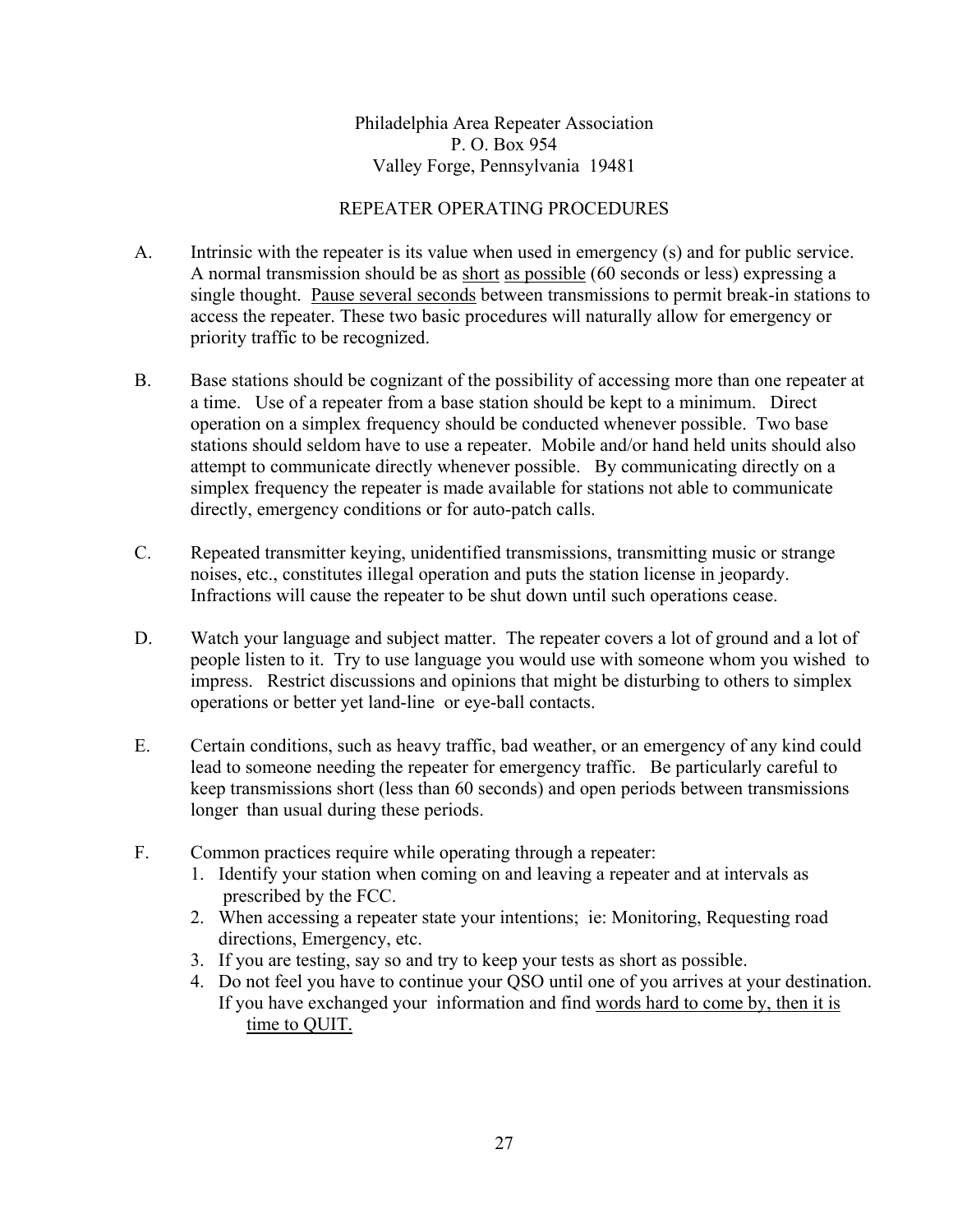## REPEATER OPERATING PROCEDURES (continued)

- G. All repeater organization members are encouraged to welcome and willingly provide assistance to transient amateur operators. Transient is defined here as a person who does not live within the normal area of coverage of a repeater and one who does not travel daily in the normal coverage area.
- H. The organization has established several repeaters and invested large sums of money in equipment, up keep, electricity, telephone, etc., let alone the time spent to keep them running. Therefore a "share the costs" plan has been adopted by the organization to support the repeaters. If you are a non-member, common courtesy is expected. Do not engage in long-winded QSO's even when no one else desires to use the repeater. You are using the equipment, it costs money to keep it running and you are not contributing to its support.
- I. English is the sole language for use on the PARA repeaters. The control operators must be in control of the repeaters. The use of a foreign language takes control away from these operators. Though multi-lingual individuals are welcomed and rather than turning off the repeaters, PARA requests that only English be used on its repeaters.

(added 3/22/88)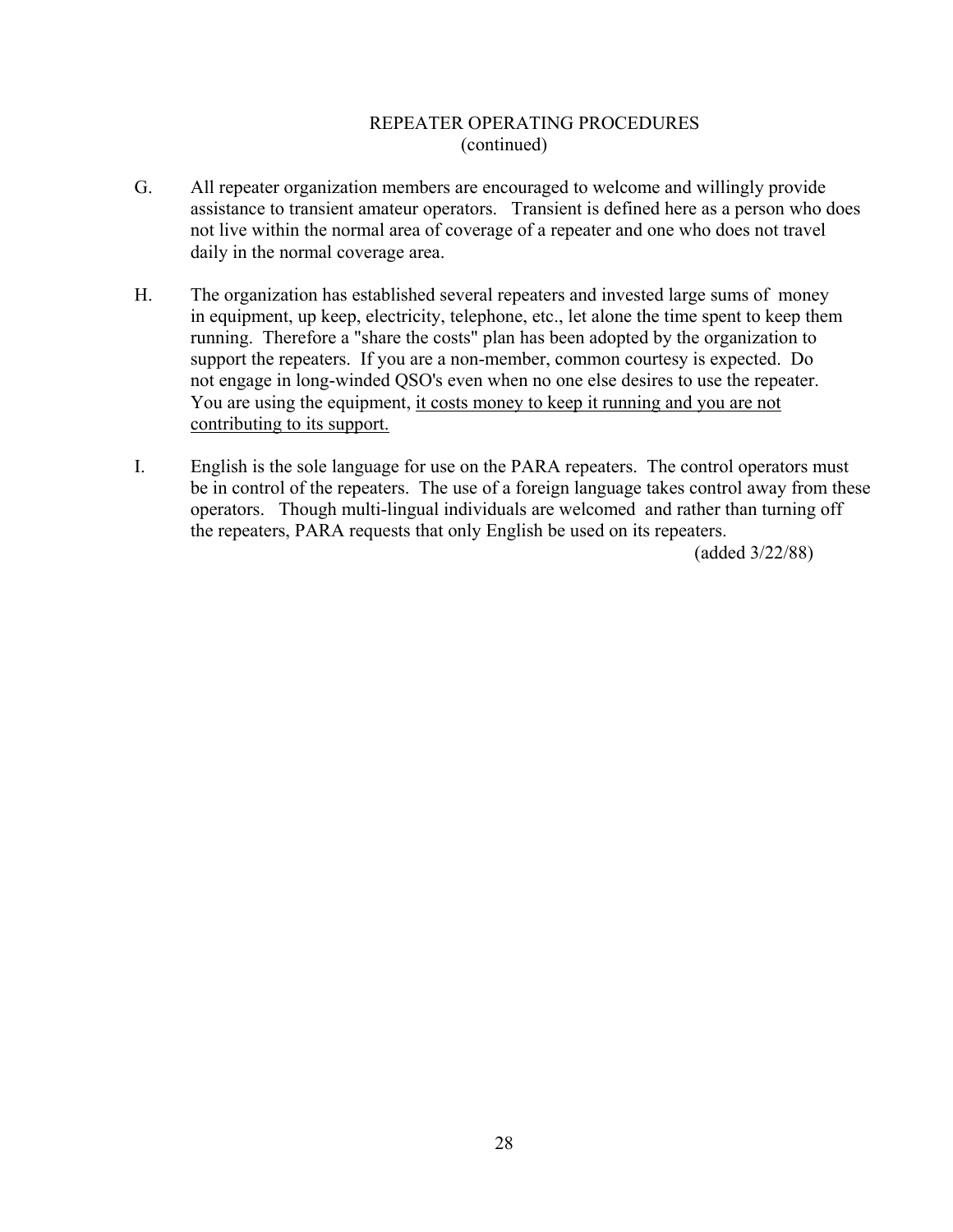Philadelphia Area Repeater Association P. O. Box 954 Valley Forge, Pennsylvania 19481

April 19, 1988

### To: PARA Board of Directors

Subject: Revision 01 to the Constitution and By-Laws

The enclosed documents represent Revision 01 to the PARA Constitution and By-Laws package issued at the March 22, 1988, Board of Directors meeting. During this meeting several changes were approved as indicated below. Also, some of the copies of our corporation "paper work" had page 19 missing.

Please remove and replace (or add new pages) as listed below.

| Remove<br>Page#<br>==== | Insert<br>Page $#$ | Summary of changes                                                                                                                      |
|-------------------------|--------------------|-----------------------------------------------------------------------------------------------------------------------------------------|
|                         |                    | Added "Revision Letters" to table of contents                                                                                           |
|                         | 19                 | Page 19 missing from original issue.                                                                                                    |
|                         | 23A                | Added section IX and X to "PARA Officers Operating<br>Policies" as approved at the 3-22-88 Board of Directors<br>meeting.               |
| 24                      | 24                 | Documented addition of Sections IX and X.                                                                                               |
| 26                      | 26                 | Added Section I (EnglishSole language) to "Repeater"<br>Operating Procedures" as approved at the 3/22/88 Board<br>of Directors meeting. |
| 27                      | 27                 | Corrected spelling of City for NM3A and deleted work<br>phone $#$ for WB3HX.                                                            |
|                         | 29                 | Add this page to reference all the above changes.                                                                                       |

As always, if you have any questions or comments please call me.

Sincerely,

 *Dick K3ITH* 

Richard E. Stewart, K3ITH President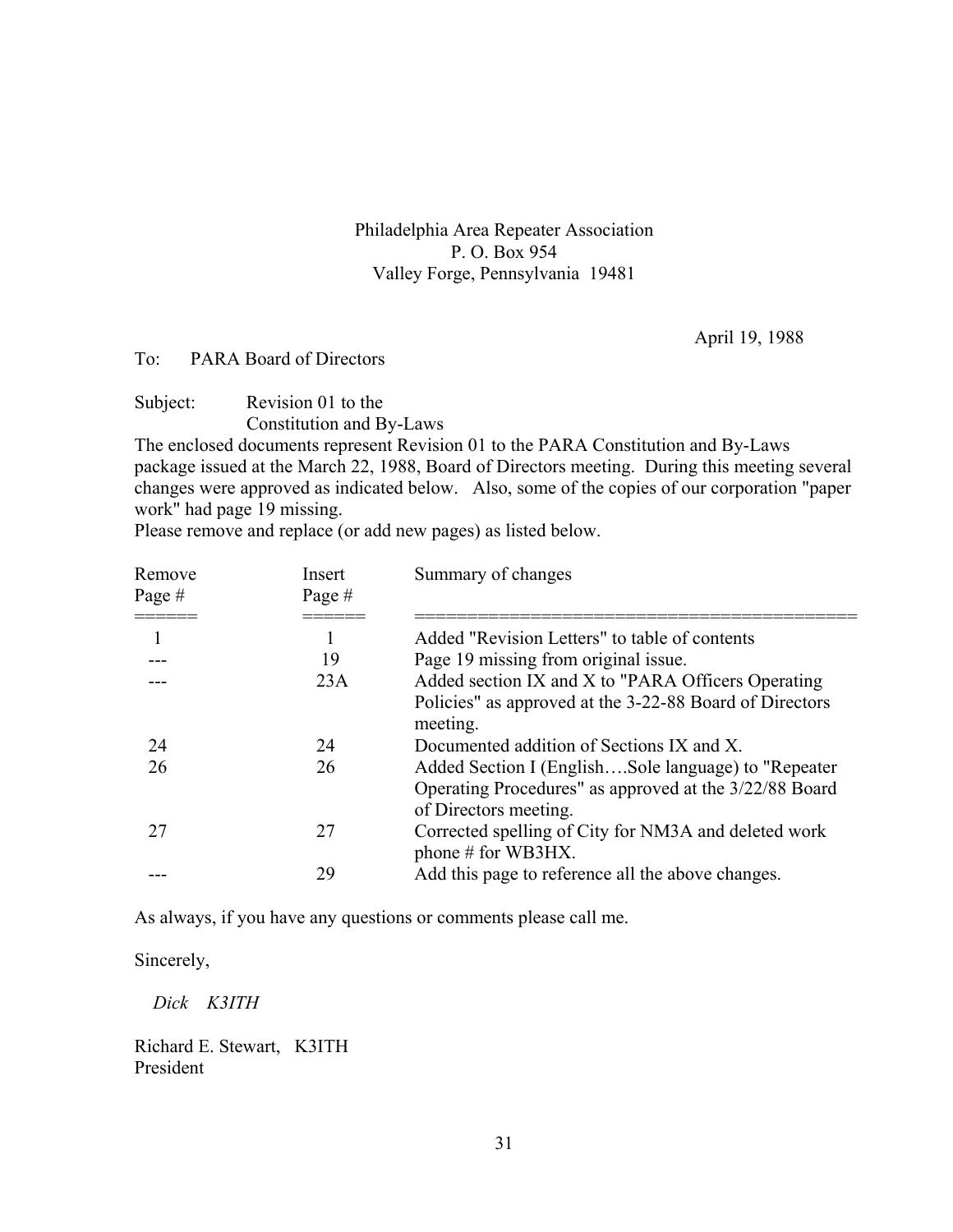## Philadelphia Area Repeater Association P. O. Box 954 Valley Forge, Pennsylvania 19481

May 17, 1988

### To: PARA Board of Directors

Subject: Revision 02 to the Constitution and By-Laws The enclosed documents represent Revision 02 to the PARA Constitution and By-Laws package issued at the March 22, 1988, Board of Directors meeting.

During the April 9, 1988 Board of Directors meeting Bruce WD4DSV, Treasurer, announce that he had accepted a company transfer back to home state of Virginia; therefore he would need to resign effective after the May General Meeting. Also during the April Board meeting both North West Directors, Geoff KC3QC abd Dan KT3W, jointly submitted a letter of resignation. After a review of the letter a motion was made and passed to accept both resignations with regrets, effective immediately.

Within three working days notice was sent to all North West Quadrant members stating the elections for the two Directors would take place at the May General Meeting. Notice of the elections for Treasurer was included with the April issue of *Para-Graphs.* 

The result of the election for Treasurer was Lance N3AYT who will fill the remaining term which expires December, 1988. The election results for new Directors were Bob WB3AIG to fill the term which expires December, 1988, and Hal W3AHP who will fill the term that expires December 1989.

Please remove and replace (or add new) pages listed below.

| Remove Page Insert Page |    | Summary of Changes                                                          |  |
|-------------------------|----|-----------------------------------------------------------------------------|--|
|                         |    |                                                                             |  |
| 27                      | 27 | Changed names and addresses for Treasurer and both North<br>West Directors. |  |
|                         | 30 | Add this page to reference all of the above changes.                        |  |

Total number of pages changed or added is two.

As always, if you have any question or comments please call me.

Sincerely,

 *Dick K3ITH*